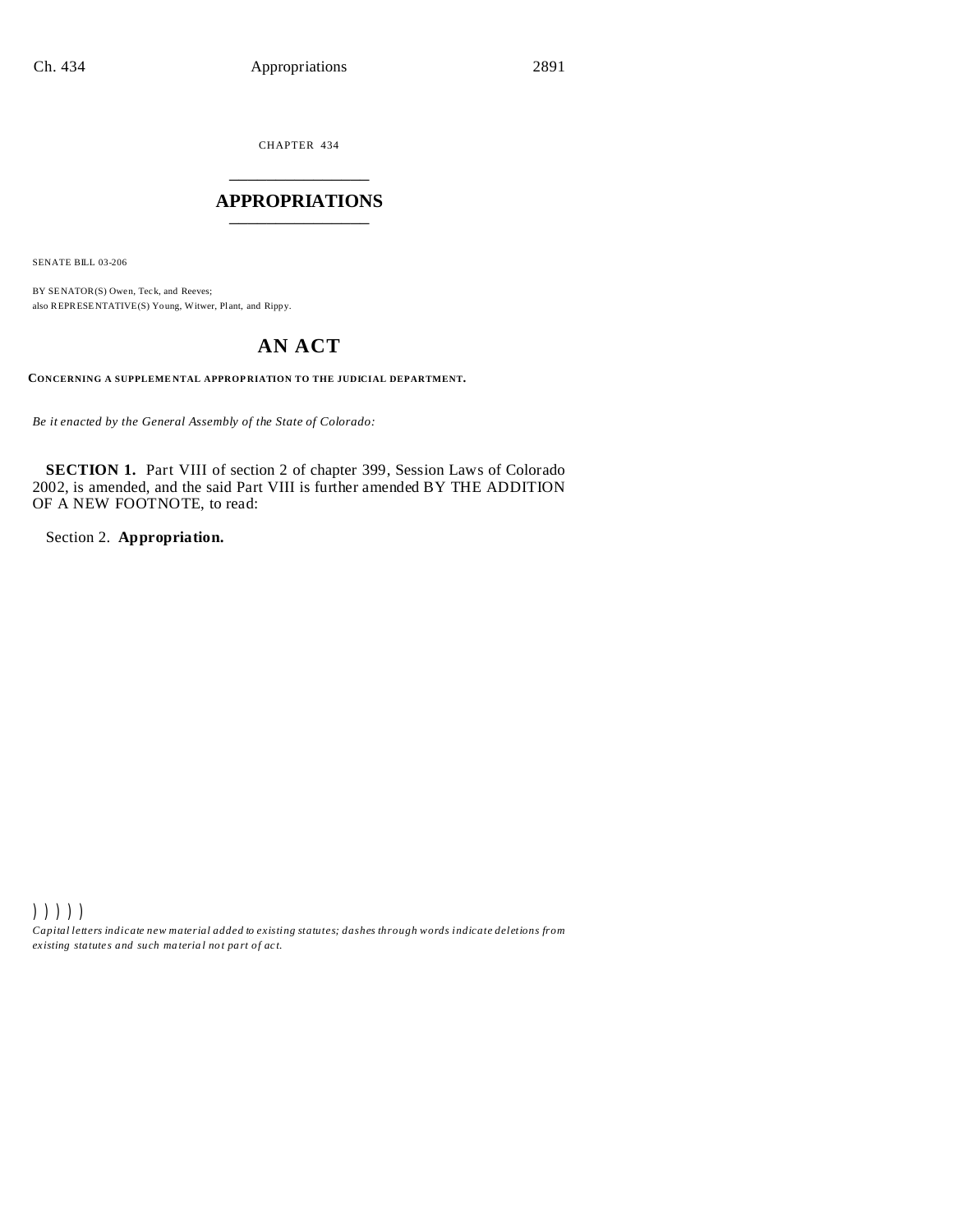|                                  |                                           |                    |                                     |                                                      | <b>APPROPRIATION FROM</b>  |                                             |                               |
|----------------------------------|-------------------------------------------|--------------------|-------------------------------------|------------------------------------------------------|----------------------------|---------------------------------------------|-------------------------------|
|                                  | ITEM &<br><b>SUBTOTAL</b><br>$\mathbb{S}$ | <b>TOTAL</b><br>\$ | <b>GENERAL</b><br><b>FUND</b><br>\$ | <b>GENERAL</b><br><b>FUND</b><br><b>EXEMPT</b><br>\$ | CASH<br><b>FUNDS</b><br>\$ | CASH<br><b>FUNDS</b><br><b>EXEMPT</b><br>\$ | FEDERAL<br><b>FUNDS</b><br>\$ |
|                                  |                                           |                    |                                     | <b>PART VIII</b>                                     |                            |                                             |                               |
|                                  |                                           |                    |                                     | <b>JUDICIAL DEPARTMENT</b>                           |                            |                                             |                               |
|                                  |                                           |                    |                                     |                                                      |                            |                                             |                               |
| (1) SUPREME COURT                |                                           |                    |                                     |                                                      |                            |                                             |                               |
| Personal Services <sup>131</sup> | 2,531,892                                 |                    | 2,531,892                           |                                                      |                            |                                             |                               |
|                                  | 2,418,024                                 |                    | 2,418,024                           |                                                      |                            |                                             |                               |
|                                  |                                           |                    | $(39.0$ FTE)                        |                                                      |                            |                                             |                               |
| <b>Operating Expenses</b>        | 84,694                                    |                    | 34,694                              |                                                      | $50,000^a$                 |                                             |                               |
| <b>Attorney Regulation</b>       |                                           |                    |                                     |                                                      |                            |                                             |                               |
| Committees                       | 3,600,000                                 |                    |                                     |                                                      | $3,500,000^{\rm b}$        | $100,000^{\circ}$                           |                               |
|                                  |                                           |                    |                                     |                                                      | $(35.5$ FTE)               |                                             |                               |
| Continuing Legal                 |                                           |                    |                                     |                                                      |                            |                                             |                               |
| Education                        | 280,000                                   |                    |                                     |                                                      | $275,000^{\circ}$          | $5,000^d$                                   |                               |
|                                  |                                           |                    |                                     |                                                      | $(4.0$ FTE)                |                                             |                               |
| Law Examiner Board               | 650,000                                   |                    |                                     |                                                      | $450,000^{\circ}$          | $200,000$ <sup>f</sup>                      |                               |
|                                  |                                           |                    |                                     |                                                      | $(8.2$ FTE)                |                                             |                               |
| Law Library                      | 465,000                                   |                    |                                     |                                                      | $415,000^s$                | $50,000^h$                                  |                               |
|                                  |                                           |                    |                                     |                                                      | $(2.0$ FTE)                |                                             |                               |

7,611,586

7,497,718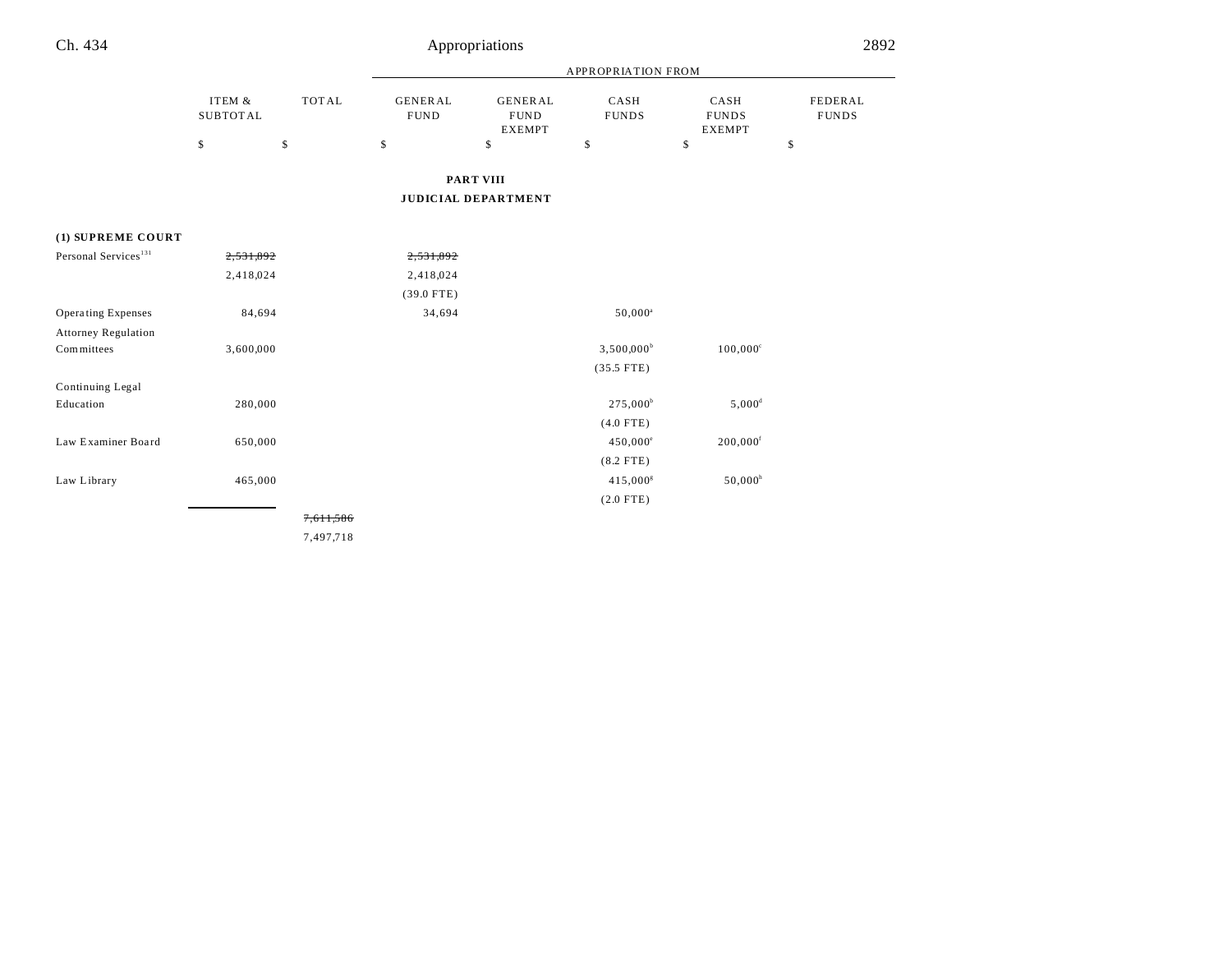<sup>a</sup> This amount shall be from various fees and other cost recoveries.

b These amou nts shall be from annu al attorney registration fees and other fees. For purposes of complying with the limitation on state fiscal year spending imposed by Article X, Section 20 of the State Constitution, these moneys are included for informational purposes as they are continuously appropriated by a permanent statute or constitutional provision.

c This amou nt shall be from reserves in the Attorney Registration Fund.

<sup>d</sup> This amount shall be from reserves in the Continuing Legal Education Fund.

e This amou nt shall be from law examination application fees and other fees. For purposes of complying with the limitation on state fiscal year spending imposed by Article X, Section 20 of the State Constitution, these moneys are included for informational purposes as they are continuously appropriated by a permanent statute or constitutional provision.

<sup>f</sup> This amount shall be from reserves in the Law Examiner Board Fund.

g This amou nt shall be from appellate court filing fees and other fees credited to the Supreme Court Library Fu nd pursuant to Section 13-2-120 , C.R.S. For purposes of complying with the limitation on state fiscal year spending imposed by Article X, Section 20 of the State Constitution, these moneys are included for informational purposes as they are continuously appropriated by a permanent statute or constitutional provision.

<sup>h</sup> This amount shall be from reserves in the Supreme Court Library Fund created in Section 13-2-120, C.R.S.

### **(2) COURT O F APPEALS**

| Personal Services <sup>131</sup> | 5,358,210 | 5,358,210    |                 |
|----------------------------------|-----------|--------------|-----------------|
|                                  | 5,116,230 | 5, 116, 230  |                 |
|                                  |           | $(80.0$ FTE) |                 |
| <b>Operating Expenses</b>        | 104,018   | 96,018       | $8,000^{\circ}$ |
|                                  | 5,462,228 |              |                 |
|                                  | 5,220,248 |              |                 |

<sup>a</sup> This amount shall be from copier machine and postage receipts.

**(3) COURTS ADMINISTRATION**

**(A) Administration**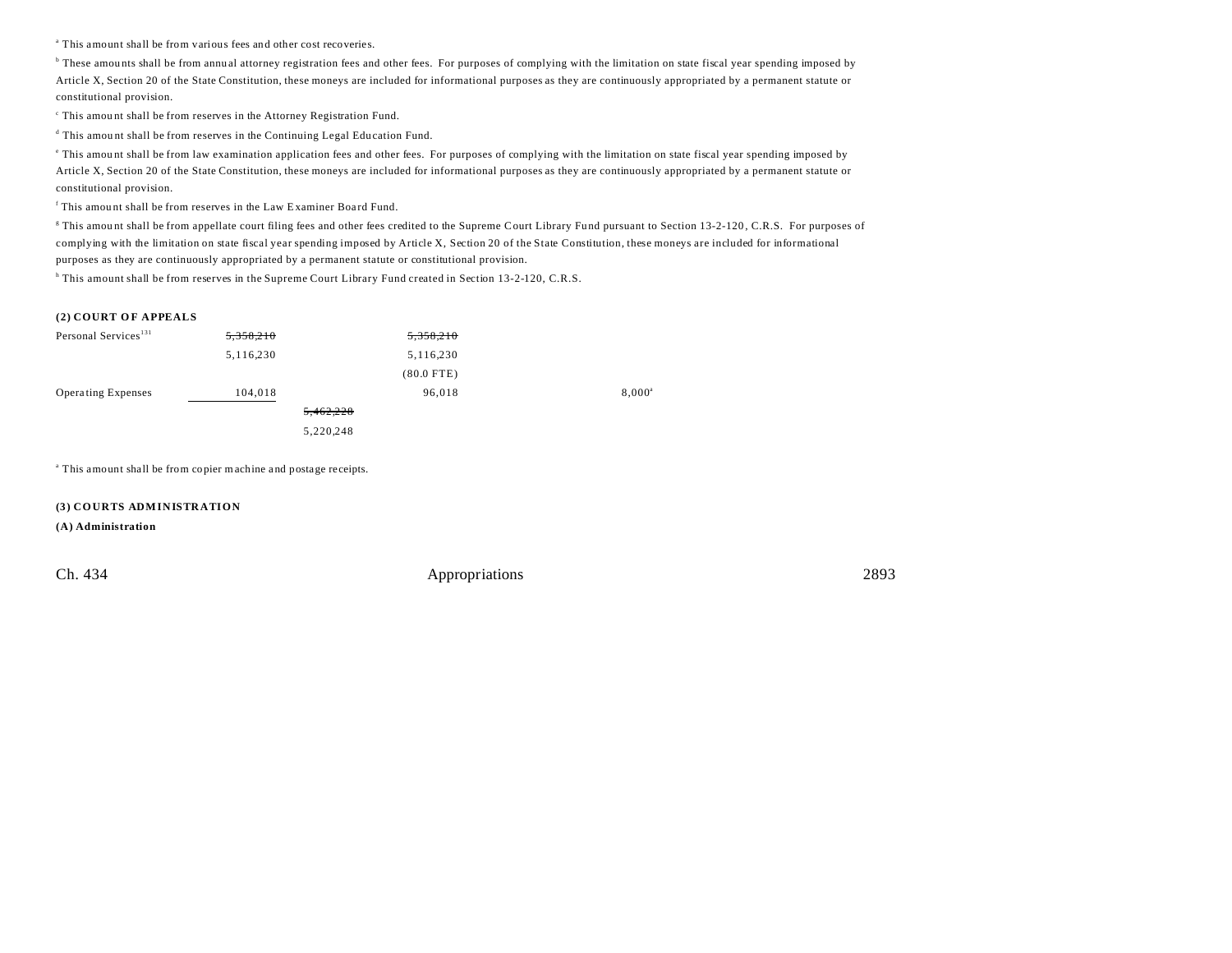|                                  |                           |       | <b>APPROPRIATION FROM</b>     |                                                |                      |                                       |                         |
|----------------------------------|---------------------------|-------|-------------------------------|------------------------------------------------|----------------------|---------------------------------------|-------------------------|
|                                  | ITEM &<br><b>SUBTOTAL</b> | TOTAL | <b>GENERAL</b><br><b>FUND</b> | <b>GENERAL</b><br><b>FUND</b><br><b>EXEMPT</b> | CASH<br><b>FUNDS</b> | CASH<br><b>FUNDS</b><br><b>EXEMPT</b> | FEDERAL<br><b>FUNDS</b> |
|                                  | \$                        | \$    | \$                            | \$                                             | \$                   | \$                                    | \$                      |
| Personal Services                | 3,752,085                 |       | 3,685,259                     |                                                |                      | $66,826(T)^{a}$                       |                         |
|                                  | 3,510,342                 |       | 3,443,516                     |                                                |                      |                                       |                         |
|                                  |                           |       | $(51.0$ FTE)                  |                                                |                      |                                       |                         |
| <b>Operating Expenses</b>        | 356,321                   |       | 356,321                       |                                                |                      |                                       |                         |
|                                  | 357,321                   |       |                               |                                                | $1,000^b$            |                                       |                         |
| County Courthouse                |                           |       |                               |                                                |                      |                                       |                         |
| Furnishings <sup>132, 132a</sup> | 907,302                   |       | 907,302                       |                                                |                      |                                       |                         |
|                                  | 317,302                   |       | 317,302                       |                                                |                      |                                       |                         |
| Family Violence                  | 500,000                   |       | 500,000                       |                                                |                      |                                       |                         |
| Statewide Indirect Cost          |                           |       |                               |                                                |                      |                                       |                         |
| Assessment                       | 66,826                    |       |                               |                                                | $56,210^b$           | $7,649^b$                             | 2,967                   |
|                                  | 5,582,534                 |       |                               |                                                |                      |                                       |                         |
|                                  | 4,751,791                 |       |                               |                                                |                      |                                       |                         |

a These amounts shall be from sta tewide indirect cost recoveries.

<sup>b</sup> These amounts shall be from various sources of cash <del>funds.</del> FUNDS INCLUDING FEES, COST RECOVERIES, GIFTS, GRANTS, AND DONATIONS.

### **(B) Administrative Special Purpose**

| Health, Life, and Dental | 5.532.910          | 5.207.020 | 161.495°             | $164.395^{\circ}$ |
|--------------------------|--------------------|-----------|----------------------|-------------------|
|                          | 5.484.655          | 5.162.369 | $158.464^a$          | $163.822^b$       |
| Short-term Disability    | <del>147.851</del> | 138.709   | $8.741$ <sup>*</sup> | $401^{\circ}$     |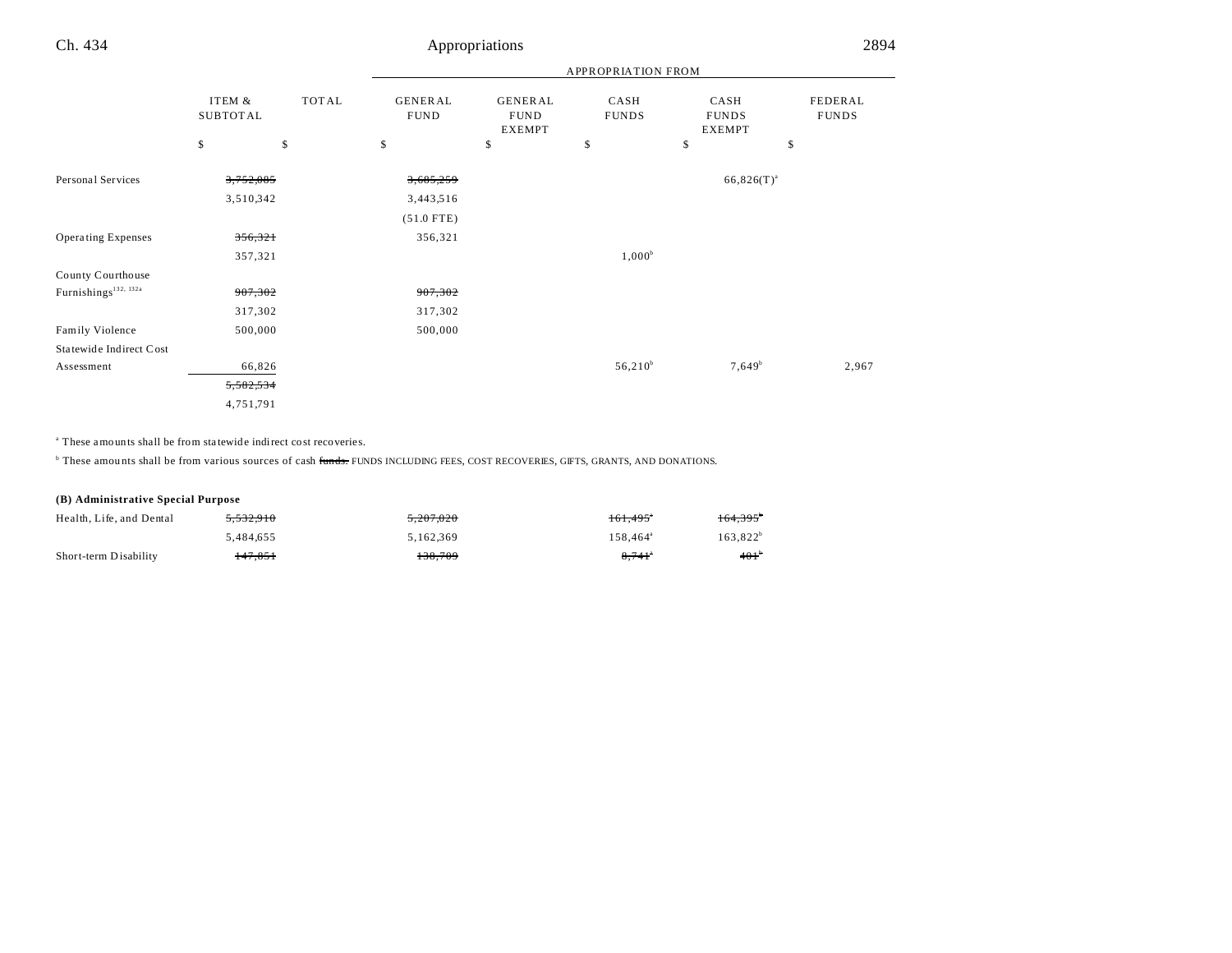|                                | 134,345   | 126,170                                                                                                                                                              | $7,932^a$              | 243 <sup>b</sup>         |             |
|--------------------------------|-----------|----------------------------------------------------------------------------------------------------------------------------------------------------------------------|------------------------|--------------------------|-------------|
| Salary Survey                  | 7,622,235 | 7,307,238                                                                                                                                                            | 314,997 <sup>a</sup>   |                          |             |
|                                | 5,522,235 | 5,207,238                                                                                                                                                            |                        |                          |             |
| Anniversary Increases          | 1,854,863 | 1,720,679                                                                                                                                                            | 134,184 <sup>a</sup>   |                          |             |
| Workers' Compensation          | 706,186   | 706,186                                                                                                                                                              |                        |                          |             |
| Legal Services for 2,812       |           |                                                                                                                                                                      |                        |                          |             |
| hours                          | 168,158   | 168,158                                                                                                                                                              |                        |                          |             |
| Payment to Risk                |           |                                                                                                                                                                      |                        |                          |             |
| Management and                 |           |                                                                                                                                                                      |                        |                          |             |
| Property Funds                 | 336,097   | 336,097                                                                                                                                                              |                        |                          |             |
| Vehicle Lease Payments         | 80,058    | 80,058                                                                                                                                                               |                        |                          |             |
|                                | 75,860    | 75,860                                                                                                                                                               |                        |                          |             |
| Leased Space                   | 559,838   | 537,638                                                                                                                                                              | $22,200^{\circ}$       |                          |             |
| Lease Purchase                 | 94,561    | 94,561                                                                                                                                                               |                        |                          |             |
| <b>Administrative Purposes</b> | 159,993   | 94,993                                                                                                                                                               | $65,000$ <sup>d</sup>  |                          |             |
| Judicial Conference            | 85,676    | 85,676                                                                                                                                                               |                        |                          |             |
|                                |           | (Governor lined through this provision. See L. 2002, p. 3065. The affected subtotals, totals, and grand totals have been adjusted to reflect the Governor's action.) |                        |                          |             |
| Retired Judges                 | 882,825   | 882,825                                                                                                                                                              |                        |                          |             |
| Appellate Reports              |           |                                                                                                                                                                      |                        |                          |             |
| Publication                    | 50,000    | 50,000                                                                                                                                                               |                        |                          |             |
|                                | 67,100    | 67,100                                                                                                                                                               |                        |                          |             |
| Office of Dispute              |           |                                                                                                                                                                      |                        |                          |             |
| Resolution                     | 1,295,939 |                                                                                                                                                                      | 1,155,939 <sup>e</sup> | $40,000$ <sup>f</sup>    | $100,000^s$ |
|                                |           |                                                                                                                                                                      | $(4.5$ FTE)            |                          |             |
| Judicial Performance           | 100,000   | 100,000                                                                                                                                                              |                        |                          |             |
| Child Support                  |           |                                                                                                                                                                      |                        |                          |             |
| Enforcement                    | 87,272    | 29,672                                                                                                                                                               |                        | $57,600(T)$ <sup>h</sup> |             |
| Ch. 434                        |           | Appropriations                                                                                                                                                       |                        |                          | 2895        |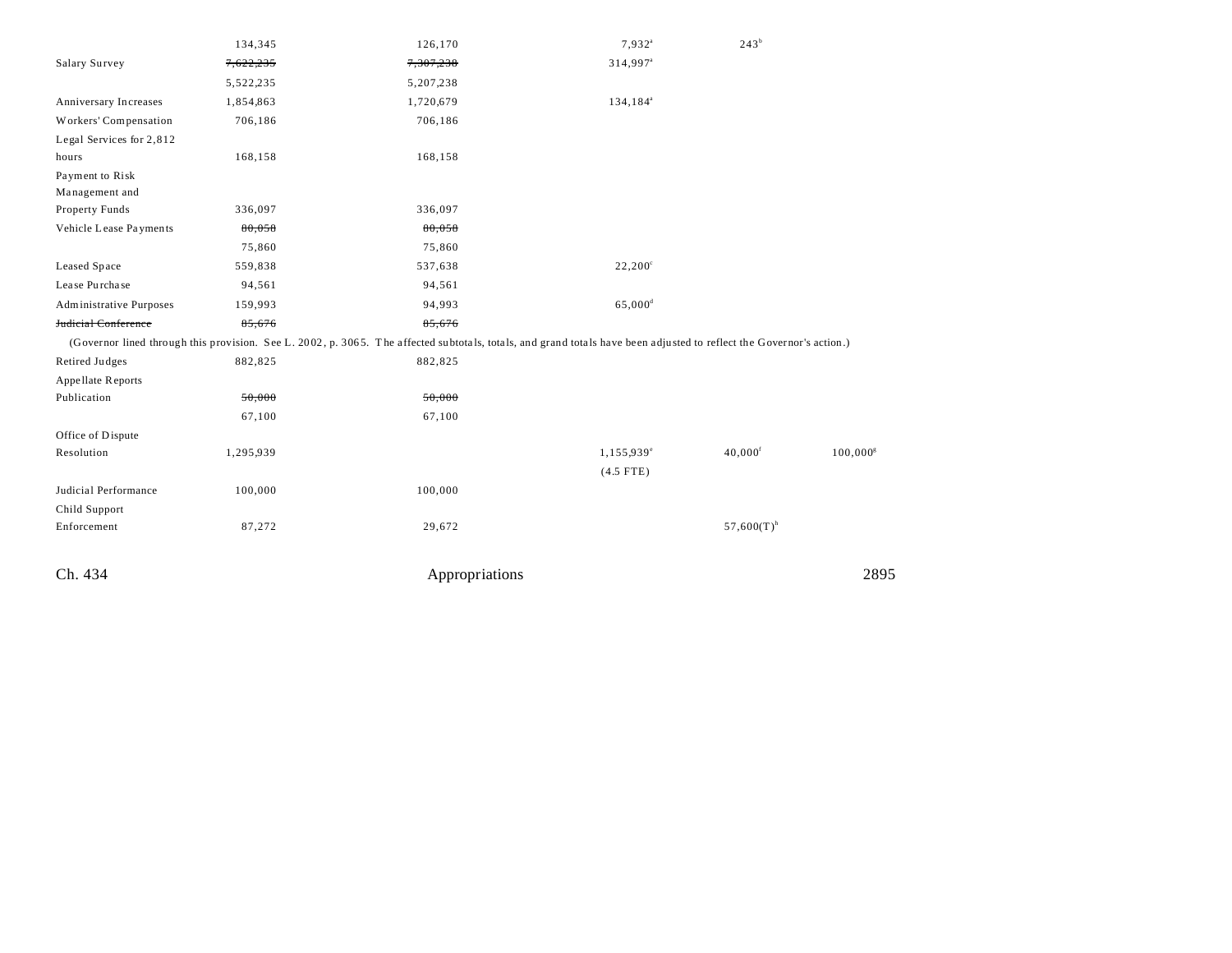| Ch. 434                                                                                                                                                              | Appropriations            |              |                               |                                         |                      |                                       | 2896                    |  |
|----------------------------------------------------------------------------------------------------------------------------------------------------------------------|---------------------------|--------------|-------------------------------|-----------------------------------------|----------------------|---------------------------------------|-------------------------|--|
|                                                                                                                                                                      |                           |              |                               | <b>APPROPRIATION FROM</b>               |                      |                                       |                         |  |
|                                                                                                                                                                      | ITEM &<br><b>SUBTOTAL</b> | <b>TOTAL</b> | <b>GENERAL</b><br><b>FUND</b> | GENERAL<br><b>FUND</b><br><b>EXEMPT</b> | CASH<br><b>FUNDS</b> | CASH<br><b>FUNDS</b><br><b>EXEMPT</b> | FEDERAL<br><b>FUNDS</b> |  |
|                                                                                                                                                                      | \$                        | \$           | \$                            | \$                                      | \$                   | \$                                    | \$                      |  |
|                                                                                                                                                                      |                           |              |                               |                                         |                      | $(1.0$ FTE)                           |                         |  |
| <b>Training</b>                                                                                                                                                      | 190,028                   |              | 190,028                       |                                         |                      |                                       |                         |  |
| (Governor lined through this provision. See L. 2002, p. 3065. The affected subtotals, totals, and grand totals have been adjusted to reflect the Governor's action.) |                           |              |                               |                                         |                      |                                       |                         |  |
| <b>Collections Investigators</b>                                                                                                                                     | 3,209,716                 |              |                               |                                         | 2,688,483            | $521,233(T)^{j}$                      |                         |  |
|                                                                                                                                                                      |                           |              |                               |                                         | $(69.2$ FTE)         |                                       |                         |  |
| Grants                                                                                                                                                               | 142,186                   |              |                               |                                         |                      | $142, 186(T)^k$                       |                         |  |
|                                                                                                                                                                      |                           |              |                               |                                         |                      | $(1.5$ FTE)                           |                         |  |
|                                                                                                                                                                      | 23,030,688                |              |                               |                                         |                      |                                       |                         |  |
|                                                                                                                                                                      | 20,881,829                |              |                               |                                         |                      |                                       |                         |  |

a These amounts shall be from the Dispute Resolution Fund created in Section 13-22-310, C.R.S., from the Fines Collection Cash Fund pursuant to Section 18-1-105 (1) (a) (III) (D), C.R.S., from the Drug Offender Surcharge Fund pursuant to Section 18-19-103, C.R.S., and from the from the Alcohol and Drug Driving Safety Program Fund created in Section 42-4-1301 (10) (d), C.R.S.

<sup>b</sup> These amounts shall be from reserves in the Alcohol and Drug Driving Safety Program Fund created in Section 42-4-1301 (10) (d), C.R.S.

c This amount shall be from employee payments for parking fees.

<sup>d</sup> This amount shall be from royalties from the sale of pattern jury instructions.

e This amount shall be from the Dispute Resolution Fund created in Section 13-22-310, C.R.S.

f This amount shall be from reserves in the Dispute Resolution Fund created in Section 13-22-310, C.R.S.

g This amou nt is for a never-married parents program in pilot districts, and mediation for indigent persons statewide, and is shown for informational purposes only.

<sup>h</sup>This amount shall be from federal funds appropriated in the Department of Human Services.

i Of this amount, \$1 ,851 ,830 shall be from the Collection Enhancement Fund pursuant to Section 16-11 -101 .6 (2), C.R.S., and \$8 36 ,653 shall be from the Fines Collection Cash Fund pursuant to Section 18-1-105 (1) (a) (III) (D), C.R.S.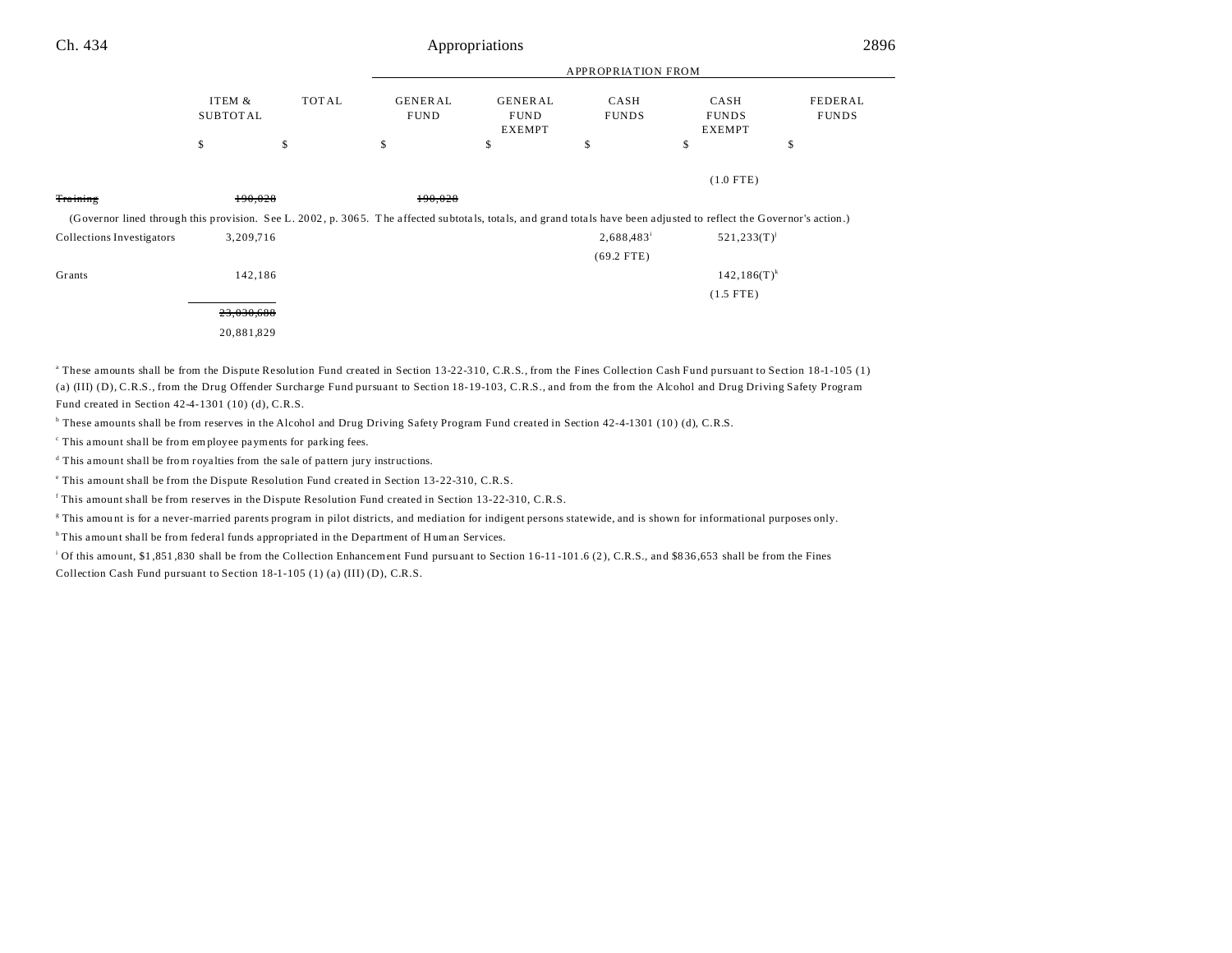j This amount shall be from local Victims and Witness Assistance Law Enforcement (VALE) Boards pursuant to Section 24-4.2-105 (2.5) (a) (I), C.R.S.

k This amou nt shall be from federal funds from the D epartment of Public Safety, Division of Criminal Ju stice.

### **(C) Judicial/Heritage Complex**

| Personal Services         | 359,516 | 359,516     |                    |
|---------------------------|---------|-------------|--------------------|
|                           | 342,047 | 342,047     |                    |
|                           |         | $(4.0$ FTE) |                    |
| <b>Operating Expenses</b> | 203,283 | 203,283     |                    |
|                           | 224,883 | 224,883     |                    |
| Parking Lot Maintenance   | 1,700   |             | 1,700 <sup>a</sup> |
|                           | 564,499 |             |                    |
|                           | 568,630 |             |                    |

a This amount shall be from park ing receipts.

| (D) Integrated Information Services <sup>12, 133</sup> |           |                |                  |         |
|--------------------------------------------------------|-----------|----------------|------------------|---------|
| Personal Services                                      | 2,882,836 | 2,749,326      |                  | 133,510 |
|                                                        | 2,680,419 | 2,546,909      |                  |         |
|                                                        |           | $(42.8$ FTE)   |                  |         |
| <b>Operating Expenses</b>                              | 222,654   | 172,654        | $50,000^{\circ}$ |         |
| Purchase of Services from                              |           |                |                  |         |
| Computer Center                                        | 132,673   | 132,673        |                  |         |
|                                                        | 135,594   | 135,594        |                  |         |
| Multiuse Network                                       |           |                |                  |         |
| Payments <sup>133a</sup>                               | 84,729    | 84,729         |                  |         |
| Telecommunications                                     |           |                |                  |         |
| Expense                                                | 350,000   | 350,000        |                  |         |
|                                                        |           |                |                  |         |
| Ch. 434                                                |           | Appropriations |                  | 2897    |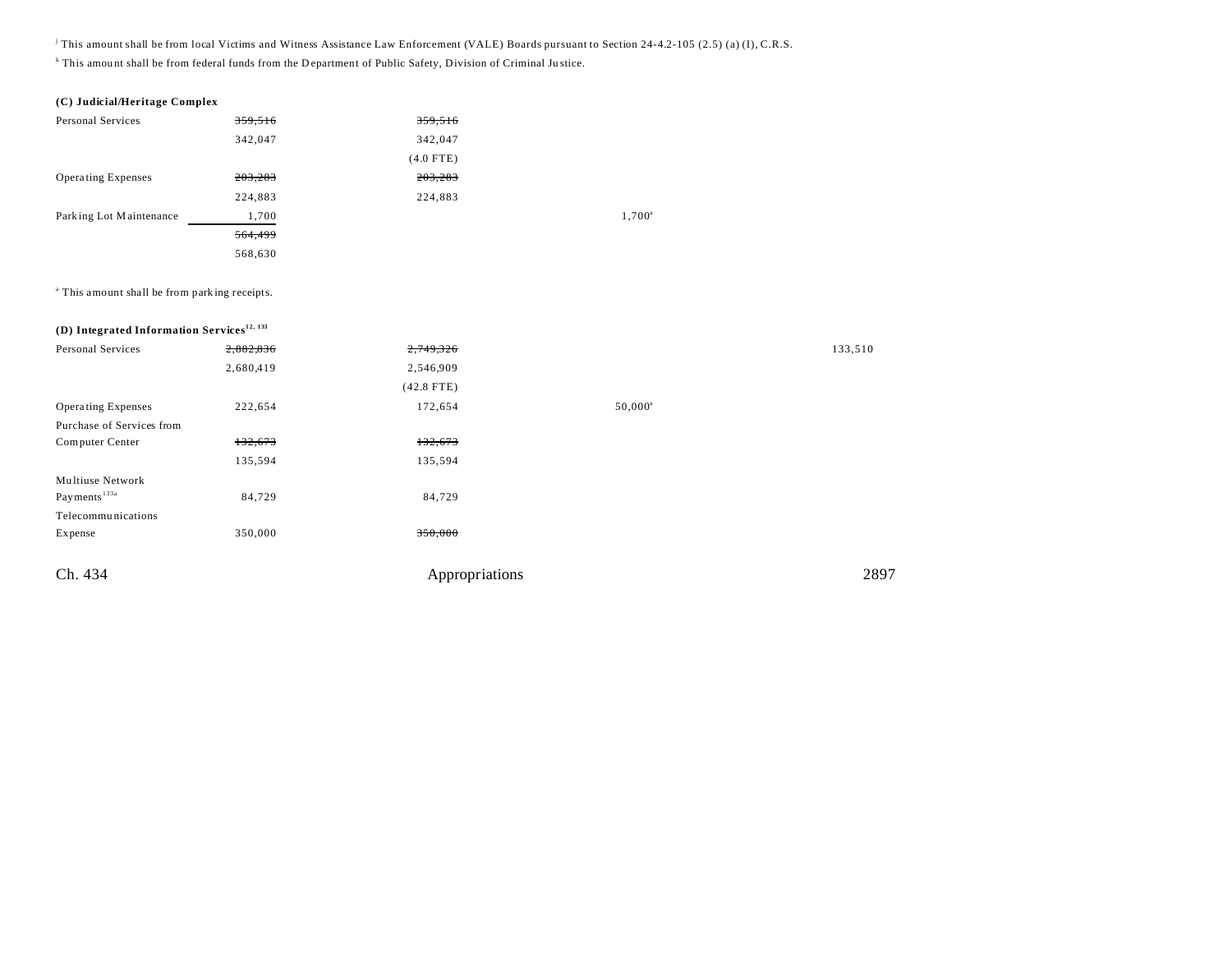|                                  |                           |        | <b>APPROPRIATION FROM</b>     |                                                |                      |                                       |                         |  |
|----------------------------------|---------------------------|--------|-------------------------------|------------------------------------------------|----------------------|---------------------------------------|-------------------------|--|
|                                  | ITEM &<br><b>SUBTOTAL</b> | TOTAL  | <b>GENERAL</b><br><b>FUND</b> | <b>GENERAL</b><br><b>FUND</b><br><b>EXEMPT</b> | CASH<br><b>FUNDS</b> | CASH<br><b>FUNDS</b><br><b>EXEMPT</b> | FEDERAL<br><b>FUNDS</b> |  |
|                                  | \$                        | \$     | \$                            | \$                                             | \$                   | \$                                    | \$                      |  |
|                                  |                           |        | 57,000                        |                                                | $293,000^a$          |                                       |                         |  |
| Hardware/Software<br>Maintenance | 1,078,094                 |        | 1,043,094                     |                                                | $35,000^{\circ}$     |                                       |                         |  |
| Computer Integrated              |                           |        |                               |                                                |                      |                                       |                         |  |
| Courtroom                        |                           | 30,000 | 30,000                        |                                                |                      |                                       |                         |  |
|                                  | 4,780,986                 |        |                               |                                                |                      |                                       |                         |  |
|                                  | 4,581,490                 |        |                               |                                                |                      |                                       |                         |  |

a These amounts shall be from various fees and other cost recoveries.

|                                         |            | 33,958,707      |                     |
|-----------------------------------------|------------|-----------------|---------------------|
|                                         |            | 30,783,740      |                     |
| (4) TRIAL COURTS                        |            |                 |                     |
| Personal Services <sup>131, 134</sup>   | 82,309,746 | 82,309,746      |                     |
|                                         | 77,928,215 | 77,928,215      |                     |
|                                         |            | $(1,553.1$ FTE) |                     |
| <b>Operating Expenses</b>               | 5.854.957  | 3.790.119       | 2.064.838           |
|                                         | 6,390,119  |                 | $2,600,000^{\circ}$ |
| Capital Outlay                          | 588,882    | 588,882         |                     |
| Mandated Costs <sup>135, 136, 137</sup> | 9.868.455  | 9.868.455       |                     |
|                                         | 11,545,027 | 11,120,027      | $425,000^a$         |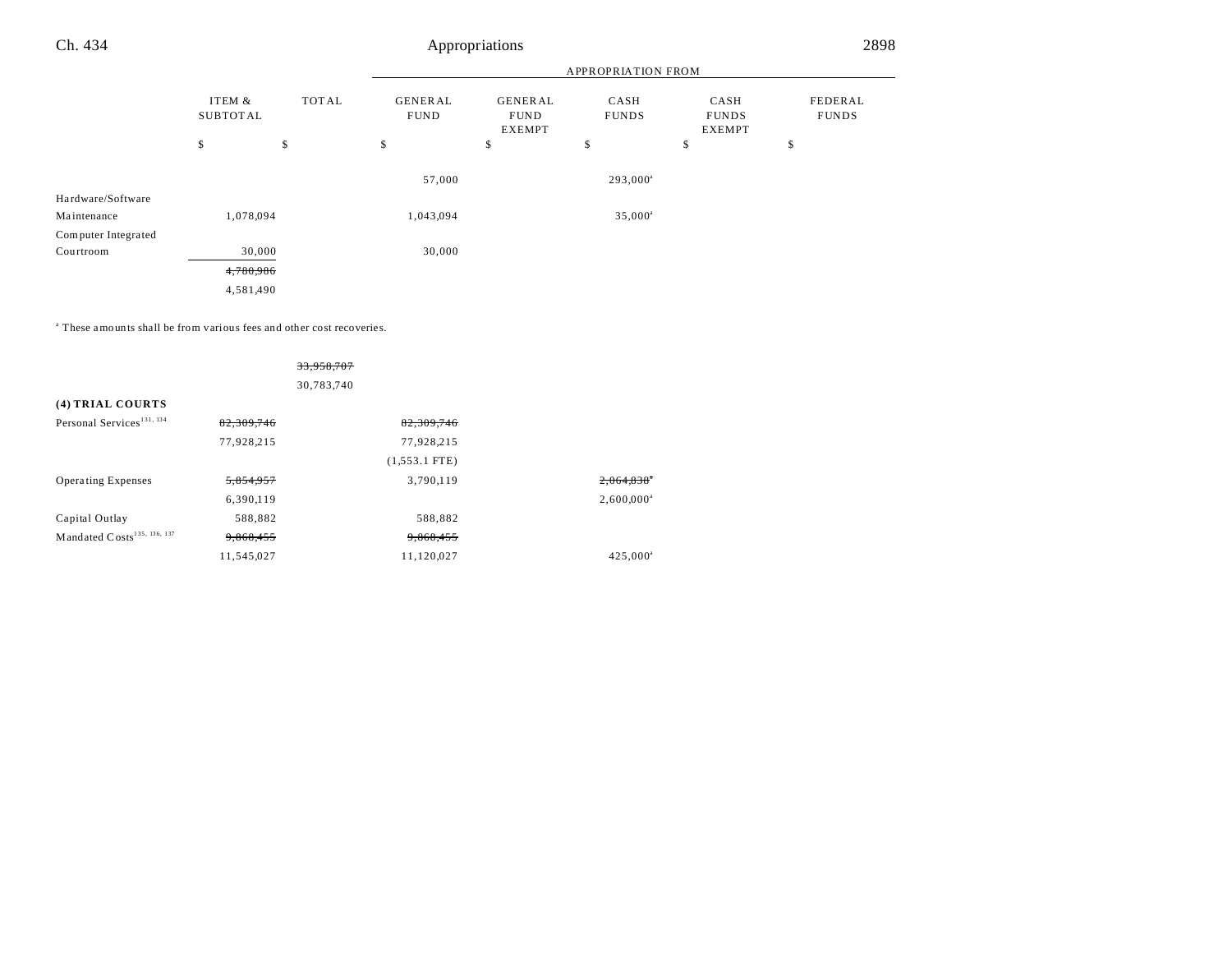| District Attorney             |            |             |             |                     |               |                   |
|-------------------------------|------------|-------------|-------------|---------------------|---------------|-------------------|
| Mandated Costs <sup>138</sup> | 2,025,199  |             | 2,025,199   |                     |               |                   |
|                               | 2,150,199  |             |             | $125,000^a$         |               |                   |
| Sex Offender Surcharge        |            |             |             |                     |               |                   |
| Fund Program                  | 15,000     |             | 15,000      |                     |               |                   |
| Victim Compensation           | 9,580,000  |             |             | $9,580,000^{\circ}$ |               |                   |
| Victim Assistance             | 14,375,000 |             |             | 14,375,000°         |               |                   |
| <b>Family Preservation</b>    |            |             |             |                     |               |                   |
| Matching Funds                | 216,882    |             | 48,814      |                     |               | 168,068           |
|                               |            |             | $(0.5$ FTE) |                     |               | $(0.8$ FTE)       |
| Federal Funds and Other       |            |             |             |                     |               |                   |
| Grants                        | 678,627    |             |             |                     | $74,380(T)^d$ | $604,247^{\circ}$ |
|                               | 878,627    |             |             | $200,000^a$         |               |                   |
|                               |            |             |             |                     | $(6.0$ FTE)   | $(2.5$ FTE)       |
|                               |            | 125,512,748 |             |                     |               |                   |
|                               |            | 123,667,951 |             |                     |               |                   |

<sup>a</sup> This amount THESE AMOUNTS shall be from various fees and other cost recoveries. FEES, COST RECOVERIES, GIFTS, GRANTS, AND DONATIONS.

b This amou nt shall be from the Crime Victim Compensation Funds established in the office of the court administrator of each judicial district pursuant to Section 24 -4.1 -11 7, C.R.S. For purposes of complying with the limitation on state fiscal year spending imposed by Article X, Section 2 0 of the State Constitu tion, these moneys are included for informational purposes as they are continuously appropriated by a permanent statute or constitutional provision.

c This amount shall be from the Victims and Witnesses Assistance and Law Enforcement Funds established in the office of the court administrator of each judicial district pursuant to Section 24-4.2-103, C.R.S. For purposes of complying with the limitation on state fiscal year spending imposed by Article X, Section 20 of the State Constitution, these moneys are included for informational purposes as they are continuously appropriated by a permanent statute or constitutional provision.

<sup>d</sup> This amount shall be from federal funds appropriated in the Department of Public Safety, Division of Criminal Justice.

e This amou nt is to fund juvenile programs, and an education grant to the State Court Administrator's Office, and is shown for informational purposes only.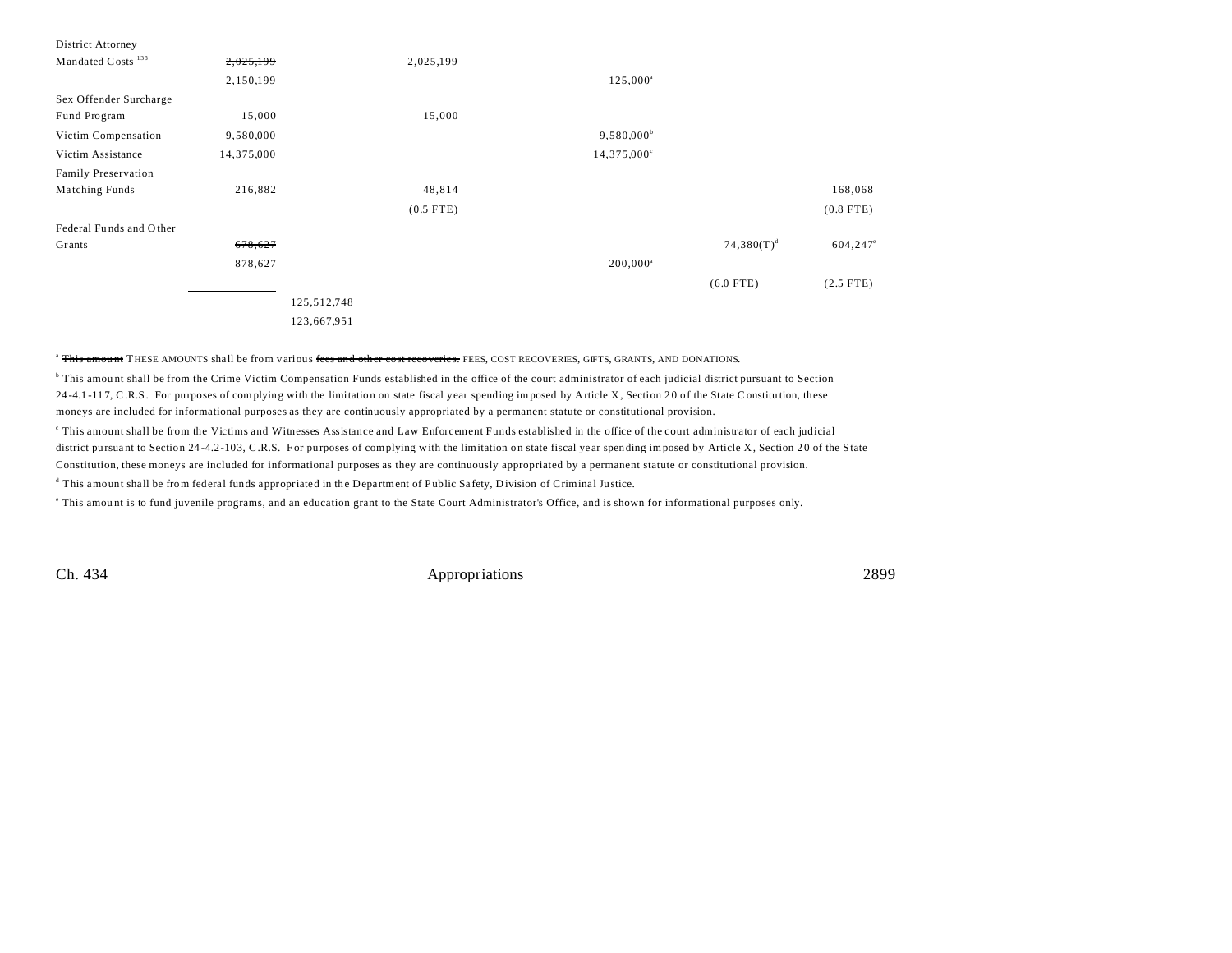|                                                              |                           |              | <b>APPROPRIATION FROM</b>     |                                                |                          |                                       |                         |  |
|--------------------------------------------------------------|---------------------------|--------------|-------------------------------|------------------------------------------------|--------------------------|---------------------------------------|-------------------------|--|
|                                                              | ITEM &<br><b>SUBTOTAL</b> | <b>TOTAL</b> | <b>GENERAL</b><br><b>FUND</b> | <b>GENERAL</b><br><b>FUND</b><br><b>EXEMPT</b> | CASH<br><b>FUNDS</b>     | CASH<br><b>FUNDS</b><br><b>EXEMPT</b> | FEDERAL<br><b>FUNDS</b> |  |
|                                                              | \$                        | \$           | \$                            | \$                                             | \$                       | \$                                    | \$                      |  |
| (5) PROBATION AND RELATED SERVICES <sup>7, 8, 139, 140</sup> |                           |              |                               |                                                |                          |                                       |                         |  |
| Personal Services                                            | 41,696,908                |              | 40,474,541                    |                                                | 1,222,367                |                                       |                         |  |
|                                                              | 39,803,416                |              | 37,581,049                    |                                                | 2,222,367 <sup>a</sup>   |                                       |                         |  |
|                                                              |                           |              | $(734.4$ FTE)                 |                                                | $(30.0$ FTE)             |                                       |                         |  |
| <b>Operating Expenses</b>                                    | 1,780,518                 |              | 1,702,518                     |                                                | $78,000$ <sup>*</sup>    |                                       |                         |  |
|                                                              | 1,860,518                 |              |                               |                                                | 158,000°                 |                                       |                         |  |
| Sex Offender Intensive                                       |                           |              |                               |                                                |                          |                                       |                         |  |
| Supervision Program                                          | 558,497                   |              |                               |                                                | 558,497 <sup>a</sup>     |                                       |                         |  |
| Offender Services                                            | 2,303,050                 |              |                               |                                                | $2,153,050$ <sup>*</sup> | $150,000(T)^{b}$                      |                         |  |
|                                                              | 2,353,050                 |              |                               |                                                | $2,203,050^{\rm P}$      |                                       |                         |  |
|                                                              |                           |              |                               |                                                | $(4.5$ FTE)              | $(3.0$ FTE)                           |                         |  |
| Electronic Monitoring/                                       |                           |              |                               |                                                |                          |                                       |                         |  |
| Drug Testing                                                 | 487,193                   |              | 487,193                       |                                                |                          |                                       |                         |  |
|                                                              | 647,193                   |              |                               |                                                | $160,000^q$              |                                       |                         |  |
| Alcohol/Drug Driving                                         |                           |              |                               |                                                |                          |                                       |                         |  |
| Safety Contract                                              | 4,504,792                 |              |                               |                                                | $4,297,337$ <sup>c</sup> | $207,455$ <sup>d</sup>                |                         |  |
|                                                              | 4,604,690                 |              |                               |                                                |                          | 307,353 <sup>d</sup>                  |                         |  |
|                                                              |                           |              |                               |                                                | $(70.2$ FTE)             | $(5.6$ FTE)                           |                         |  |
| Drug Offender                                                |                           |              |                               |                                                |                          |                                       |                         |  |
| Assessment                                                   | 883,035                   |              |                               |                                                | 883,035°                 |                                       |                         |  |
|                                                              |                           |              |                               |                                                | $(11.5$ FTE)             |                                       |                         |  |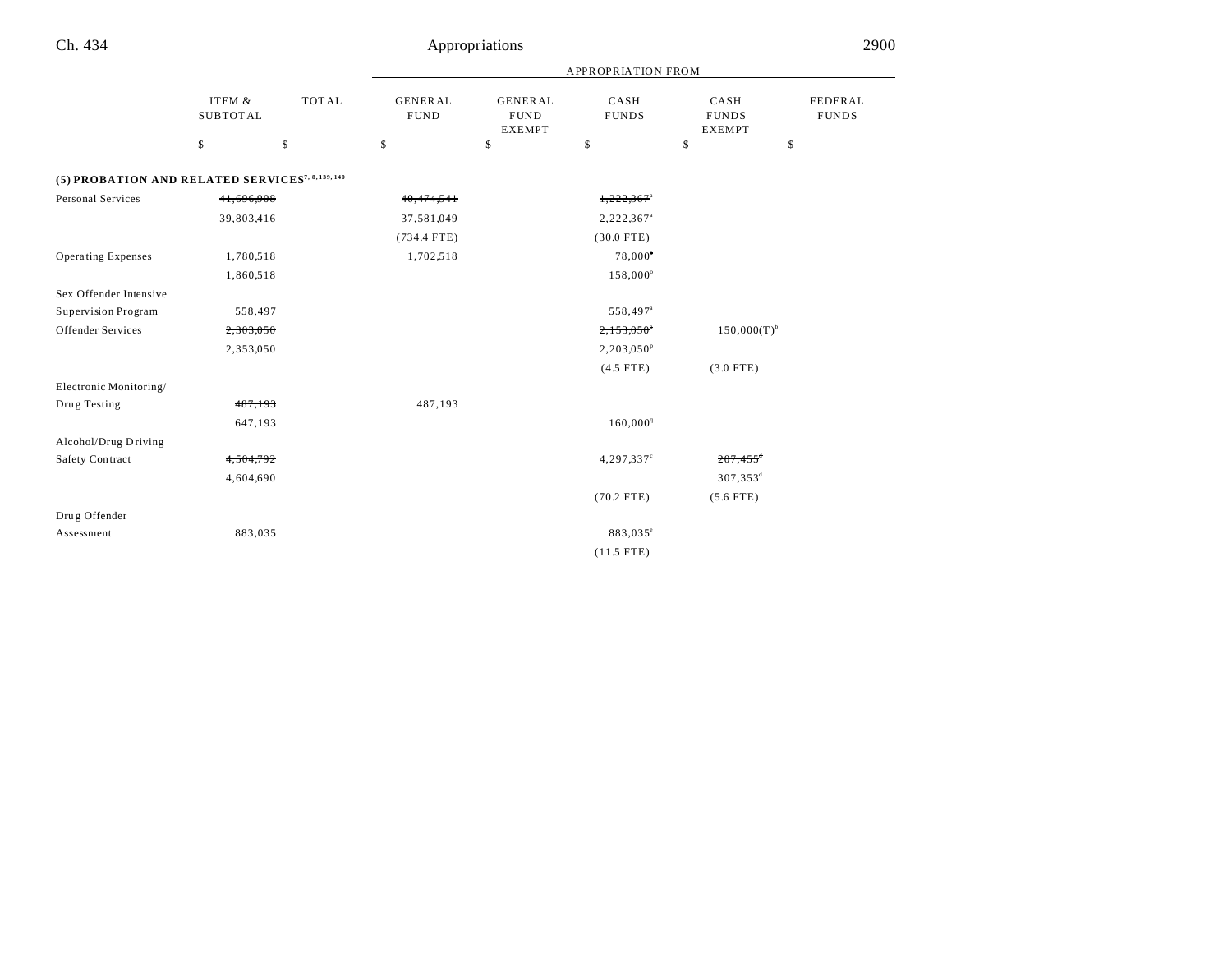| Substance Abuse          |           |            |        |                          |                        |                        |
|--------------------------|-----------|------------|--------|--------------------------|------------------------|------------------------|
| Treatment                | 993,600   |            |        | 993,600 <sup>f</sup>     |                        |                        |
| Victims Grants           | 842,821   |            |        |                          | $677,821(T)^{s}$       | $165,000^h$            |
|                          |           |            |        |                          | $(12.3$ FTE)           | $(5.0$ FTE)            |
| S.B. 91-94               | 3,123,260 |            |        |                          | 3,123,260(T)           |                        |
|                          | 2,406,837 |            |        |                          | $2,406,837(T)^{i}$     |                        |
|                          |           |            |        |                          | $(59.3$ FTE)           |                        |
| Sex Offender Assessment  | 209,000   |            |        | 182,364                  | $26,636^k$             |                        |
|                          | 229,000   |            |        | $202,364^{\circ}$        |                        |                        |
| Genetic Testing          | 7,500     |            |        | $7,500^{\circ}$          |                        |                        |
| Violent Offender Genetic |           |            |        |                          |                        |                        |
| Testing                  | 10,000    |            | 10,000 |                          |                        |                        |
| Juvenile Sex Offender    |           |            |        |                          |                        |                        |
| Genetic Testing          | 5,000     |            | 5,000  |                          |                        |                        |
| Federal Funds and Other  |           |            |        |                          |                        |                        |
| Grants                   | 2,473,739 |            |        | 125,000                  | $1,587,985(T)^m$       | $760,754$ <sup>n</sup> |
|                          | 3,688,739 |            |        | $1,190,000$ <sup>1</sup> | 1,737,985 <sup>m</sup> |                        |
|                          |           |            |        | $(2.0$ FTE)              | $(17.8$ FTE)           | $(12.5$ FTE)           |
|                          |           | 59,878,913 |        |                          |                        |                        |
|                          |           | 58,893,896 |        |                          |                        |                        |

a These amounts shall be from the Offender Services Fund pursuant to Section 16-11-214 (1), C.R.S.

<sup>b</sup> This amount shall be from federal funds appropriated in the Department of Public Safety, Division of Criminal Justice.

This amount shall be from the Alcohol and Drug Driving Safety Program Fund created in Section 42-4-1301 (10) (d).

<sup>d</sup> This amount shall be from reserves in the Alcohol and Drug D riving Safety Program Fund created in Section 42-4-1301 (10) (d).

e This amount shall be from the Drug Offender Surcharge Fund pursuant to Section 18-19-103 (4), C.R.S.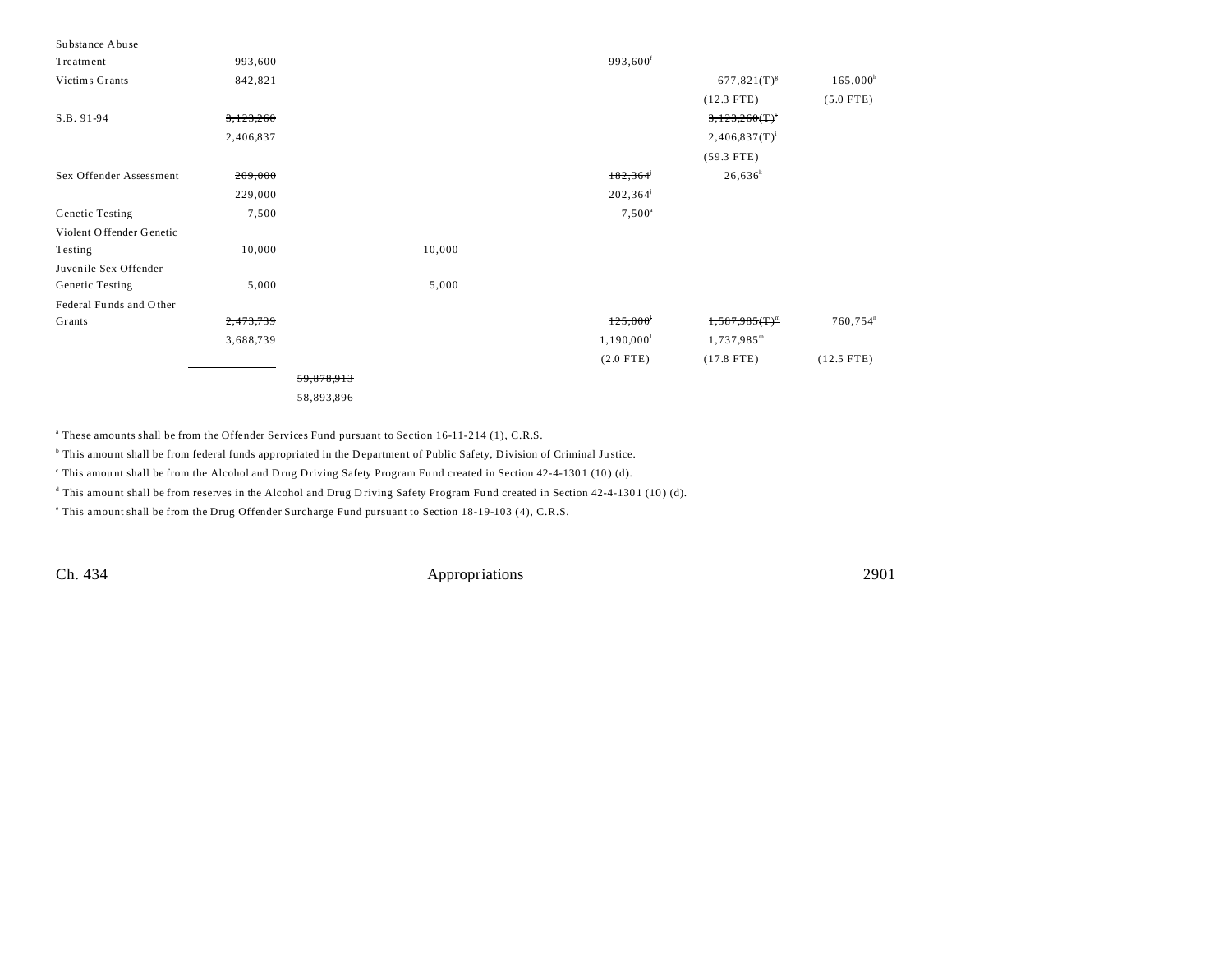| ITEM &   | <b>TOTAL</b> | <b>GENERAL</b> | <b>GENERAL</b> | CASH         | CASH          | FEDERAL      |
|----------|--------------|----------------|----------------|--------------|---------------|--------------|
| SUBTOTAL |              | <b>FUND</b>    | <b>FUND</b>    | <b>FUNDS</b> | <b>FUNDS</b>  | <b>FUNDS</b> |
|          |              |                | <b>EXEMPT</b>  |              | <b>EXEMPT</b> |              |
| \$       |              |                |                |              |               |              |

APPROPRIATION FROM

<sup>f</sup> Of this amount, \$678,000 shall be from the Offender Services Fund created in Section 16-11-214 (1), C.R.S., and \$315,600 shall be from the Drug Offender Surcharge Fund created in Section 18-19-103 (4), C.R.S.

g Of this amount, \$500,000 shall be from grants from local Victims and Witnesses Assistance and Law Enforcement (VALE) Boards pursuant to Section 24-4.2-105

(2.5) (a) (II), C.R.S., and \$1 77,8 21 shall be from state Victims Assistance and Law Enforcement grant funds appropriated in the Department of Public Safety, Division of Criminal Justice.

<sup>h</sup> This amount is to provide a model for victims services in probation departments, and is shown for informational purposes only.

This amount shall be from the Department of Human Services, Division of Youth Corrections.

<sup>j</sup> This amount OF THIS AMOUNT, \$182,364 shall be from the Sex Offender Surcharge Fund created in Section 18-21-103 (3), C.R.S. C.R.S., AND \$20,000 SHALL BE FROM VARIOUS FEES, COST RECOVERIES, GIFTS, GRANTS, AND DONATIONS.

k This amount shall be from reserves in the Sex Offender Surcharge Fund created in Section 18-21-103 (3), C.R.S.

<sup>1</sup> This amount OF THIS AMOUNT, \$125,000 shall be from fees collected pursuant to Section 16-11-701 (6), C.R.S., from persons required to perform community or useful public service. SERVICE, AND THE BALANCE SHALL BE FROM VARIOUS FEES, COST RECOVERIES, GIFTS, GRANTS, AND DONATIONS.

<sup>m</sup> Of this amount, <del>\$990,911</del> \$990,911(T) shall be from federal funds appropriated in the Department of Public Safety, Division of Criminal Justice, <del>\$497,589</del> \$497,589(T) shall be from federal funds appropriated in the Department of Human Services for juvenile a ssessment and treatment programs, \$75,000 \$75,000 (T) shall from federal funds appropriated in the Colorado Department of Education for an adult literacy program, and \$24,485 shall be from the Rose Foundation for juvenile programs. PROGRAMS, AND \$150,000 SHALL BE FROM VARIOUS FEES, COST RECOVERIES, GIFTS, GRANTS, AND DONATIONS

" These funds are for the Juvenile Justice Treatment Network to establish a community assessment center in Denver, the planning of a drug court in the 8<sup>th</sup> district, the enhancement of adjudication in domestic violence cases, and are shown for informational purposes only.

o OF THIS AMOUNT, \$78,000 WILL BE FROM THE OFFENDER SERVICES FUND PURSUANT TO SECTION 16-11-214(1) C.R.S., AND \$80,000 WILL BE FROM VARIOUS FEES, COST RECOVERIES, GIFTS, GRANTS, AND DONATIONS.

p OF THIS AMOUNT, \$2,153,050 WILL BE FROM THE OFFENDER SERVICES FUND PURSUANT TO SECTION 16-11-214(1) C.R.S., AND \$50,000 WILL BE FROM VARIOUS FEES, COST RECOVERIES, GIFTS, GRANTS, AND DONATIONS.

<sup>q</sup> THIS AMOUNT SHALL BE FROM VARIOUS FEES, COST RECOVERIES, GIFTS, GRANTS, AND DONATIONS.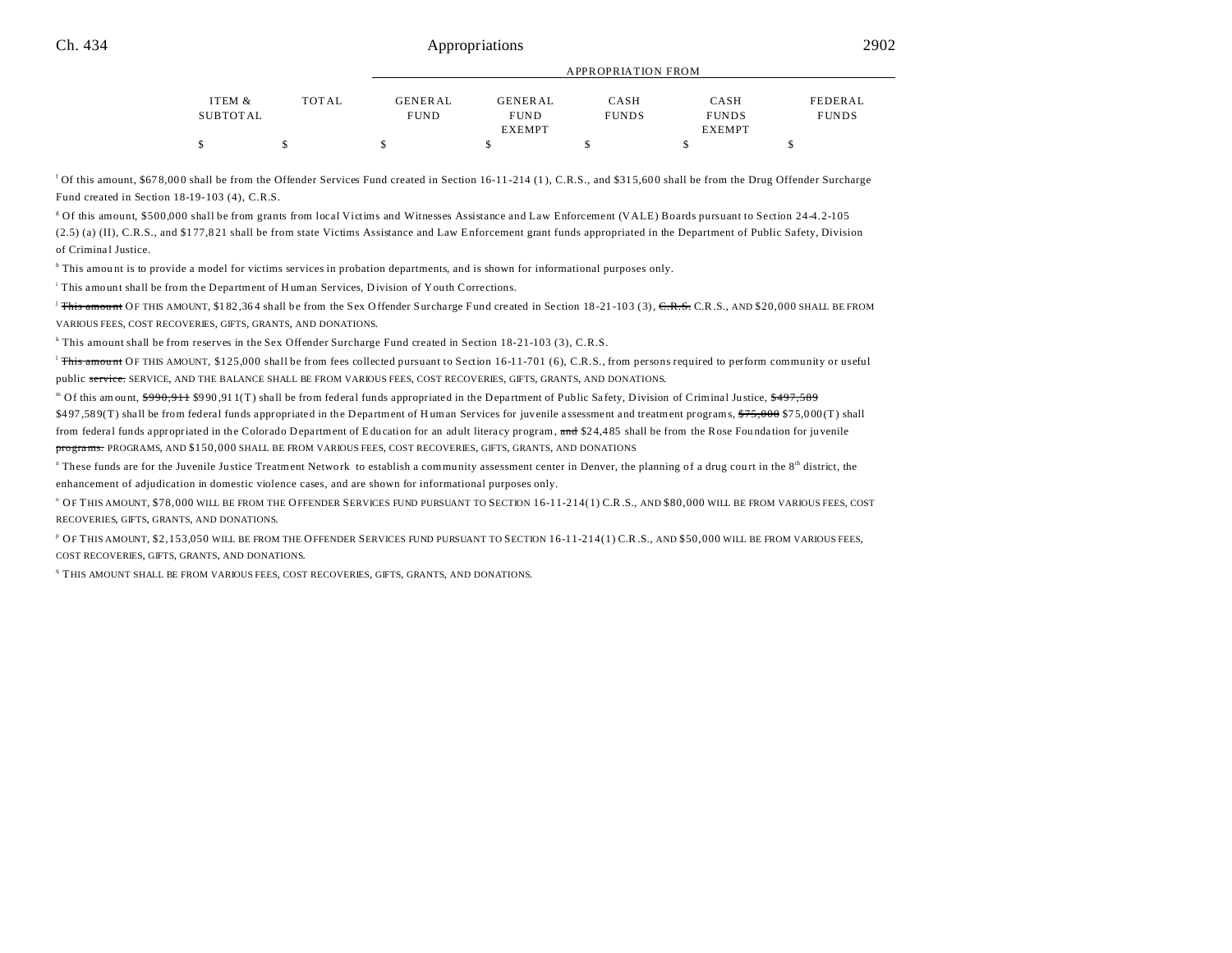## **(6) PUBLIC DEFENDER141, 142**

| Personal Services <sup>131</sup> | 23,991,028 | 23,991,028    |        |
|----------------------------------|------------|---------------|--------|
|                                  | 22,820,169 | 22,820,169    |        |
|                                  |            | $(340.7$ FTE) |        |
| Health, Life, and Dental         | 835,193    | 835,193       |        |
|                                  | 766,696    | 766,696       |        |
| Short-term Disability            | 27,350     | 27,350        |        |
|                                  | 24,943     | 24,943        |        |
| Salary Survey                    | 912,180    | 912,180       |        |
| Anniversary Increases            | 522,471    | 522,471       |        |
| Operating Expenses               | 1,157,474  | 1,144,724     | 12,750 |
|                                  | 1,135,624  | 1,122,874     |        |
| Purchase of Services from        |            |               |        |
| Computer Center                  | 17,878     | 17,878        |        |
|                                  | 18,275     | 18,275        |        |
| Multiuse Network                 |            |               |        |
| Payments                         | 17,166     | 17,166        |        |
|                                  | 197,845    | 197,845       |        |
| Vehicle Lease Payments           | 67,756     | 67,756        |        |
|                                  | 64,204     | 64,204        |        |
| Capital Outlay                   | 13,784     | 13,784        |        |
| Leased Space/Utilities           | 1,833,041  | 1,833,041     |        |
| Automation Plan                  | 434,738    | 434,738       |        |
|                                  | 391,959    | 391,959       |        |
| <b>Contract Services</b>         | 20,000     | 20,000        |        |
|                                  | 18,000     | 18,000        |        |
|                                  |            |               |        |

Ch. 434 Appropriations 2903

 $12,750^{\circ}$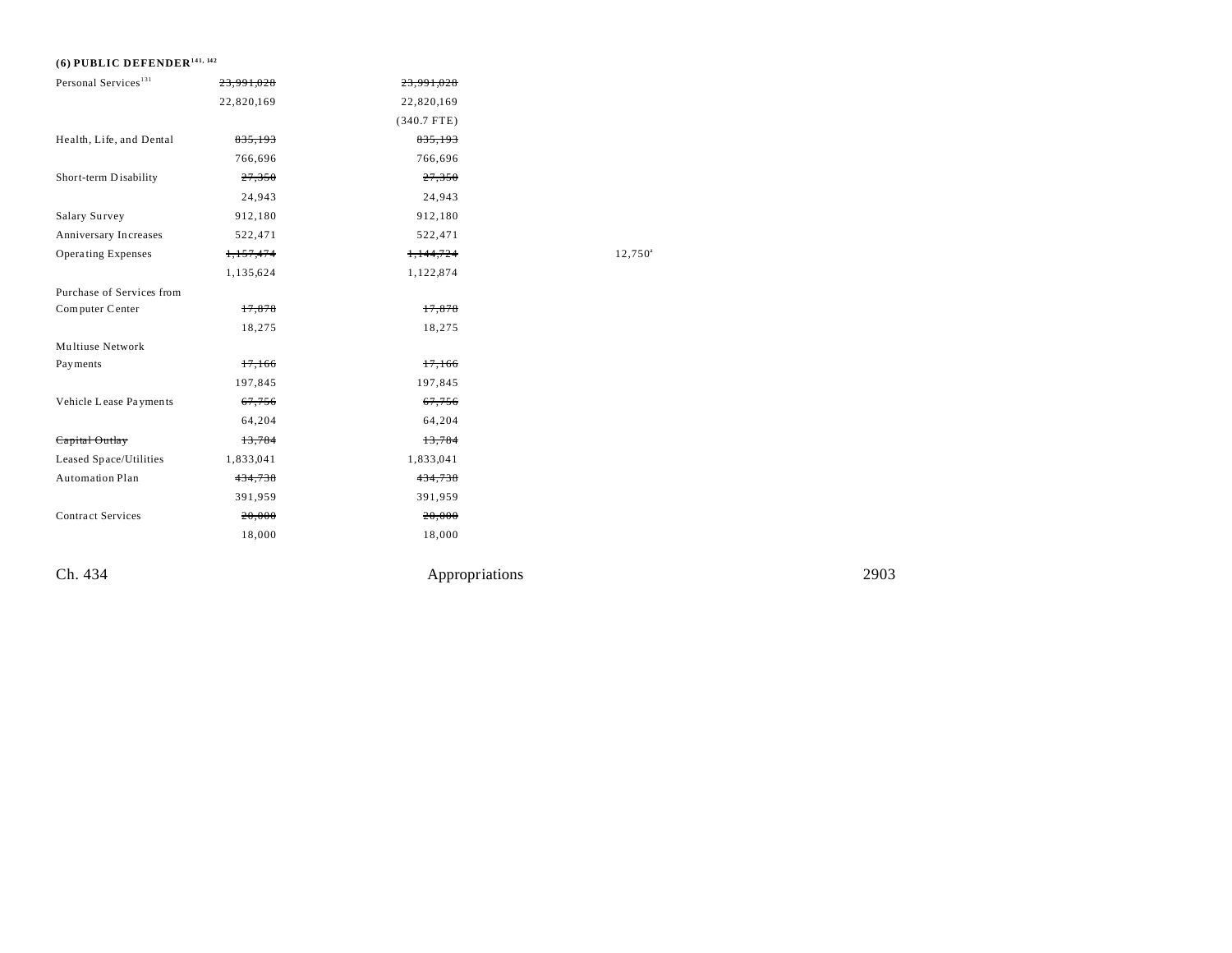|                               |                    |              | APPROPRIATION FROM            |                                         |                      |                                       |                         |  |
|-------------------------------|--------------------|--------------|-------------------------------|-----------------------------------------|----------------------|---------------------------------------|-------------------------|--|
|                               | ITEM &<br>SUBTOTAL | TOTAL        | <b>GENERAL</b><br><b>FUND</b> | GENERAL<br><b>FUND</b><br><b>EXEMPT</b> | CASH<br><b>FUNDS</b> | CASH<br><b>FUNDS</b><br><b>EXEMPT</b> | FEDERAL<br><b>FUNDS</b> |  |
|                               | \$                 | \$           | \$                            | \$                                      | \$                   | \$                                    | \$                      |  |
| Mandated Costs <sup>143</sup> | 1,398,292          |              | 1,398,292                     |                                         |                      |                                       |                         |  |
| Drug Court Pilot Program      | 64,896             |              |                               |                                         |                      | $64,896(T)$ <sup>b</sup>              |                         |  |
|                               |                    | 31, 313, 247 |                               |                                         |                      |                                       |                         |  |
|                               |                    | 30,168,595   |                               |                                         |                      |                                       |                         |  |

<sup>a</sup> This amount shall be from training fees.

<sup>b</sup>This amount shall be from federal funds received by the D epartment of Public Safety, Division of Criminal Justice.

# **(7) ALTERNATE DEFENSE COUNSEL144, 145, 146**

| Personal Services <sup>131</sup> | 352,144 | 352,144     |                 |
|----------------------------------|---------|-------------|-----------------|
|                                  |         | $(3.0$ FTE) |                 |
| Health, Life, and Dental         | 7,819   | 7,819       |                 |
|                                  | 7,154   | 7,154       |                 |
| Short-term Disability            | 420     | 420         |                 |
|                                  | 385     | 385         |                 |
| Salary Survey                    | 7,153   | 7,153       |                 |
| Anniversary Increases            | 1,695   | 1,695       |                 |
| <b>Operating Expenses</b>        | 25,430  | 22,430      | $3,000^{\circ}$ |
| Purchase of Services from        |         |             |                 |
| Computer Center                  | 2,905   | 2,905       |                 |
|                                  | 2,970   | 2,970       |                 |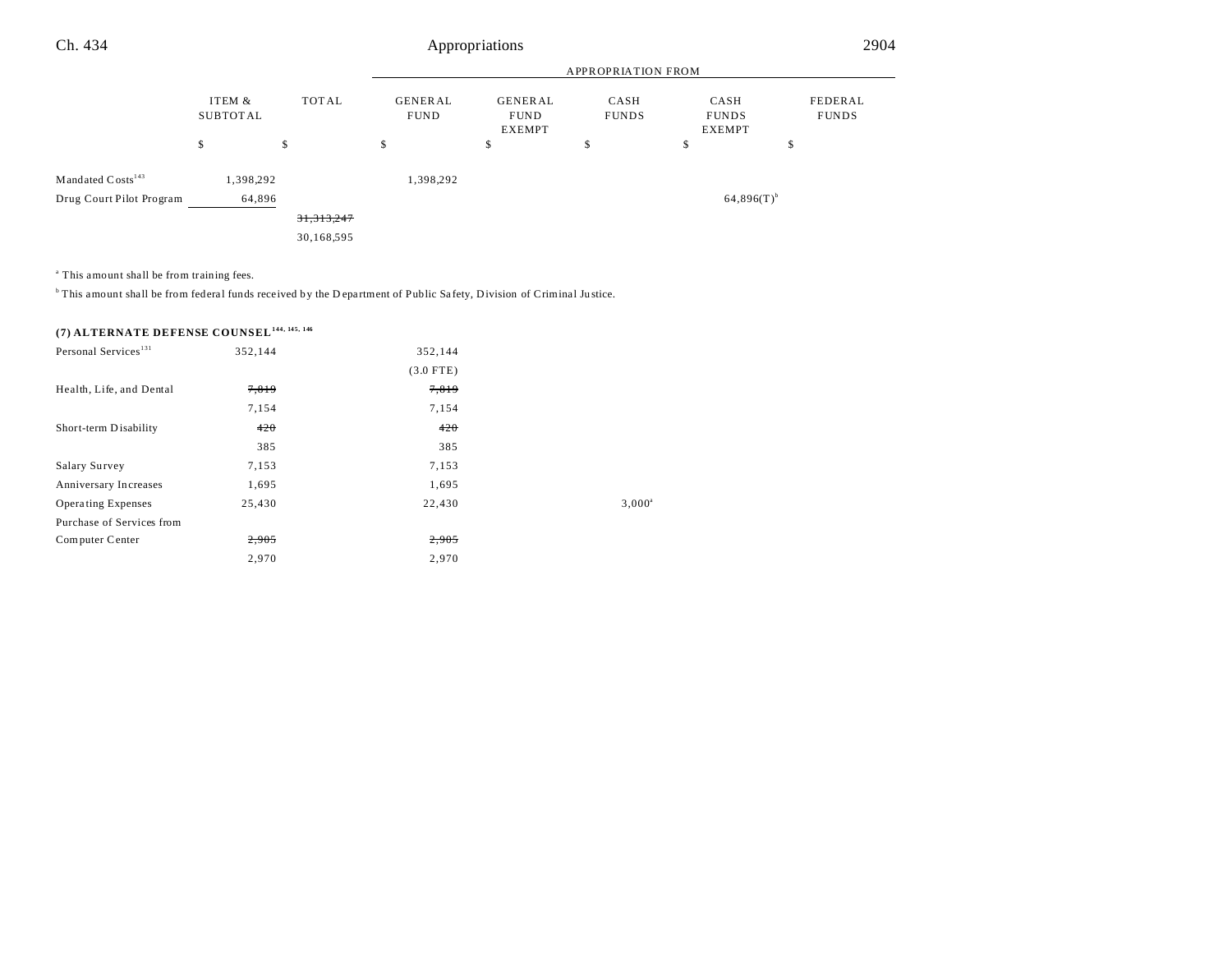| Leased Space                  | 16.645     |                       | 16.645     |
|-------------------------------|------------|-----------------------|------------|
|                               | 19,179     |                       | 19,179     |
| Conflict of Interest          |            |                       |            |
| Contracts <sup>147</sup>      | 10,477,160 |                       | 10,477,160 |
|                               | 10,233,160 |                       | 10,233,160 |
| Mandated Costs <sup>148</sup> | 1.081.964  |                       | 1.081.964  |
|                               | 1,079,430  |                       | 1,079,430  |
|                               |            | <del>11,973,335</del> |            |
|                               |            | 11,728,700            |            |

<sup>a</sup> This amount shall be from training fees.

### (8) **OFFICE O F THE C HILD'S REPR ESENTATIVE<sup>149</sup>**

| Personal Services <sup>150</sup> | 1,333,361 | 1,333,361   |
|----------------------------------|-----------|-------------|
|                                  |           | $(4.0$ FTE) |
| Health, Life, and Dental         | 54,540    | 54,540      |
|                                  | 50,582    | 50,582      |
| Short-term Disability            | 1,506     | 1,506       |
|                                  | 1,381     | 1,381       |
| Salary Survey                    | 8,337     | 8,337       |
| Anniversary Increases            | 5,250     | 5,250       |
| <b>Operating Expenses</b>        | 130,836   | 130,836     |
| Purchase of Services from        |           |             |
| Computer Center                  | 1,245     | 1,245       |
|                                  | 1,273     | 1,273       |
| Leased Space                     | 109,391   | 109,391     |
| Training                         | 28,000    | 28,000      |
|                                  |           |             |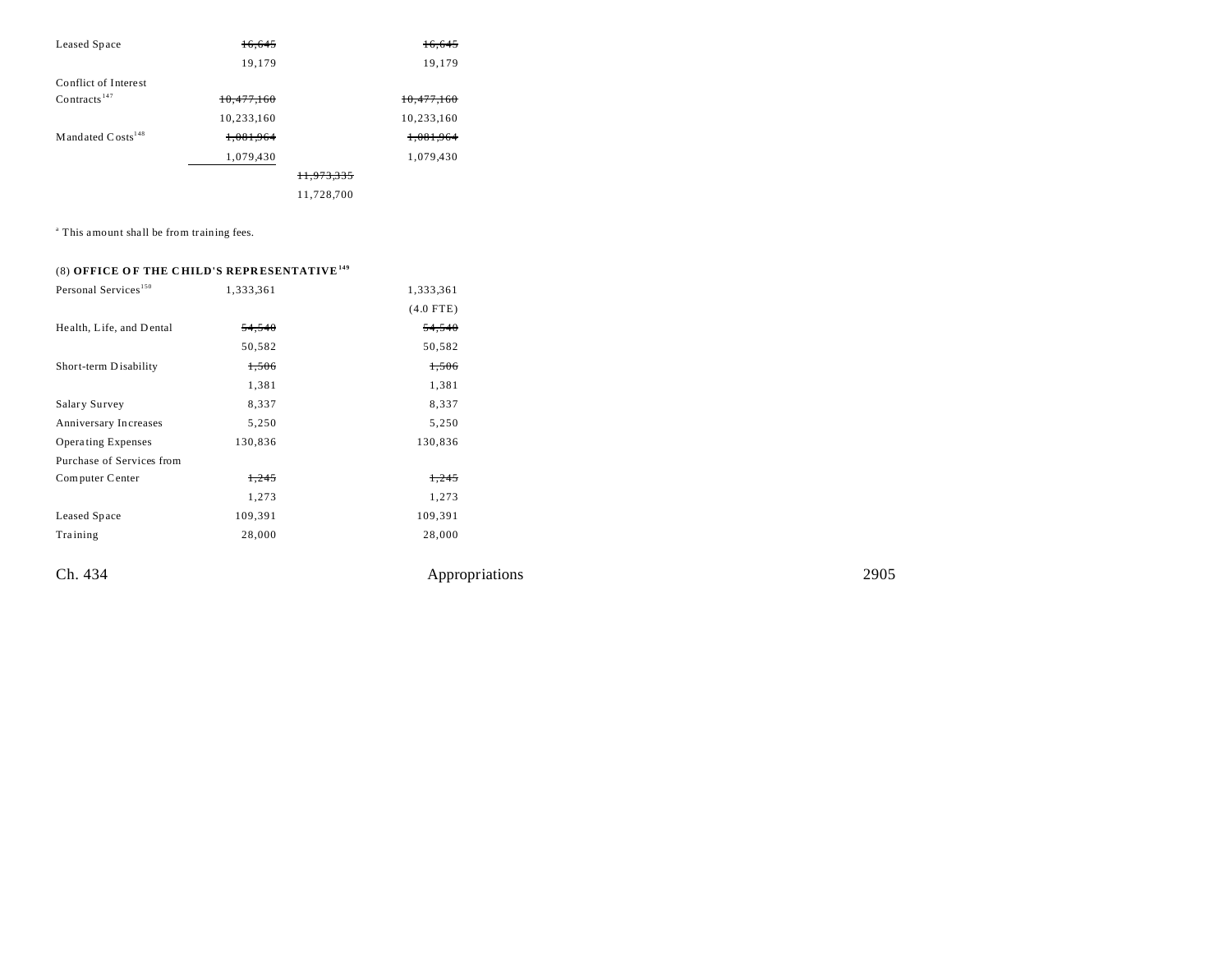| Ch. 434                                                             |                           | Appropriations |                               |                                                |                      |                                       |                         | 2906 |
|---------------------------------------------------------------------|---------------------------|----------------|-------------------------------|------------------------------------------------|----------------------|---------------------------------------|-------------------------|------|
|                                                                     |                           |                |                               | <b>APPROPRIATION FROM</b>                      |                      |                                       |                         |      |
|                                                                     | ITEM &<br><b>SUBTOTAL</b> | <b>TOTAL</b>   | <b>GENERAL</b><br><b>FUND</b> | <b>GENERAL</b><br><b>FUND</b><br><b>EXEMPT</b> | CASH<br><b>FUNDS</b> | CASH<br><b>FUNDS</b><br><b>EXEMPT</b> | FEDERAL<br><b>FUNDS</b> |      |
|                                                                     | \$                        | \$             | \$                            | \$                                             | \$                   | \$                                    | \$                      |      |
| <b>CASA Contracts</b><br>Court Appointed                            |                           | 50,000         | 20,000                        |                                                | $30,000^a$           |                                       |                         |      |
| $\mathrm{Cou} \, \mathrm{n} \mathrm{se} \mathrm{l}^{151, \ 152}$    |                           | 5,706,101      | 5,706,101                     |                                                |                      |                                       |                         |      |
|                                                                     |                           | 6,180,346      | 6,180,346                     |                                                |                      |                                       |                         |      |
|                                                                     |                           | 7,428,567      |                               |                                                |                      |                                       |                         |      |
|                                                                     |                           | 7,898,757      |                               |                                                |                      |                                       |                         |      |
| <sup>a</sup> This amount shall be from gifts, grants and donations. |                           |                |                               |                                                |                      |                                       |                         |      |
| <b>TOTALS PART VIII</b>                                             |                           |                |                               |                                                |                      |                                       |                         |      |

| $(JUDICIAL)^{5, 6, 153}$ | \$283,139,331 | <del>\$227,978,775</del> | \$45,958,287 | <del>\$7,267,723</del> °  | \$1,934,546 |
|--------------------------|---------------|--------------------------|--------------|---------------------------|-------------|
|                          | \$275,859,605 | \$217.215.983            | \$49,908,609 | $$6,800,467$ <sup>a</sup> |             |

<sup>a</sup> Of this amount,  $$6,466,187$  \$5,725,279 contains a (T) notation.

**FOOTNOTES** -- The following statements are referenced to the numbered footnotes throughout section 2.

- 5 (Governor lined through this provision. See L. 2002, p. 3034.)
- 6 All Departments, Totals -- The General Assembly requests that copies of all reports requested in other footnotes contained in this act be delivered to the Joint Budget Committee and the majority and minority leadership in each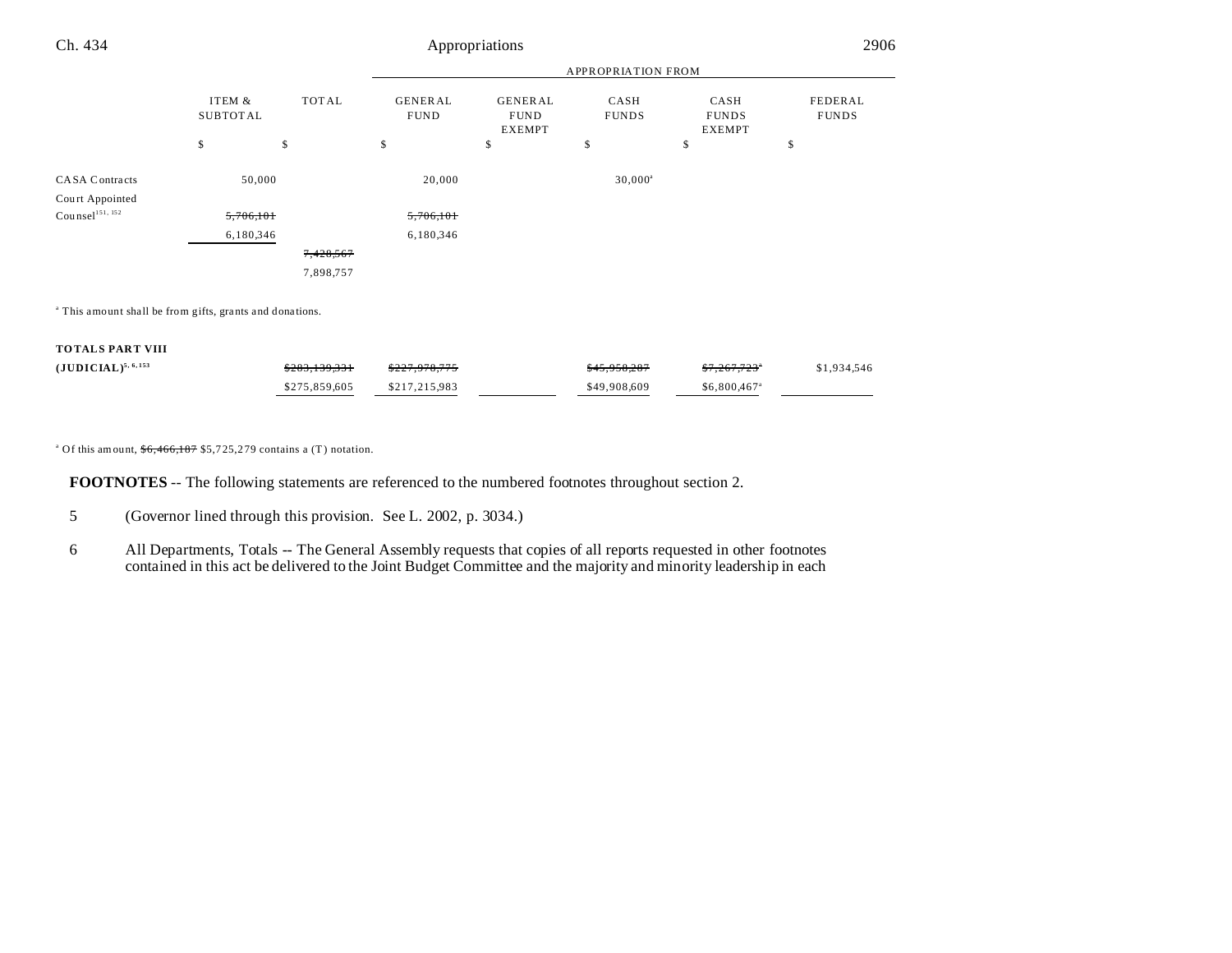house of the General Assembly. Each principal department of the state shall produce its rules in an electronic format that is suitable for public access through electronic means. Such rules in such format shall be submitted to the Office of Legislative Legal Services for publishing on the Internet. It is the intent of the General Assembly that this be done within existing resources.

### 7 (Governor lined through this provision. See L. 2002, p. 3035.)

- 12 Department of Corrections, Support Services, Information Systems Subprogram; Department of Human Services, Office of Information Technology Services; and Division of Youth Corrections; Judicial Department, Courts Administration, Integrated Information Services; Department of Public Safety, Executive Director's Office, Colorado Integrated Criminal Justice Information System (CICJIS); and Colorado Bureau of Investigation, Colorado Crime Information Center (CCIC), -- The Department of Corrections, the Department of Human Services, the Judicial Department, the Department of Public Safety and the Colorado District Attorney's Council are requested to develop an update of a plan for consistent policies among all of the agencies for providing public access to criminal history information. The plan should address, but should not be limited to: (1) the pros and cons of bulk distributions of electronic criminal history data to private companies; (2) an update on the success of the Internet access to criminal records initiative; and (3) a uniform fee schedule for providing criminal history information to the public that will be applied in a consistent manner by each of the justice agencies and that will include recovery of a reasonable portion of the costs associated with building and maintaining the information systems of the justice agencies pursuant to Section 24-72-205(4), C.R.S. The Department of Public Safety is requested to coordinate a report from said agencies to the Joint Budget Committee and the Judiciary Committees of the Senate and House of Representatives by October 1, 2002, summarizing the public access plan and proposing any legislative changes that may be needed to implement the plan.
- 131 Judicial Department, Supreme Court, Personal Services; Court of Appeals, Personal Services; Trial Courts, Personal Services; Public Defender, Personal Services; Alternate Defense Counsel, Personal Services -- In accordance with Section 13-30-104 (3), C.R.S., funding is provided for a one-year increase in judicial compensation, as follows: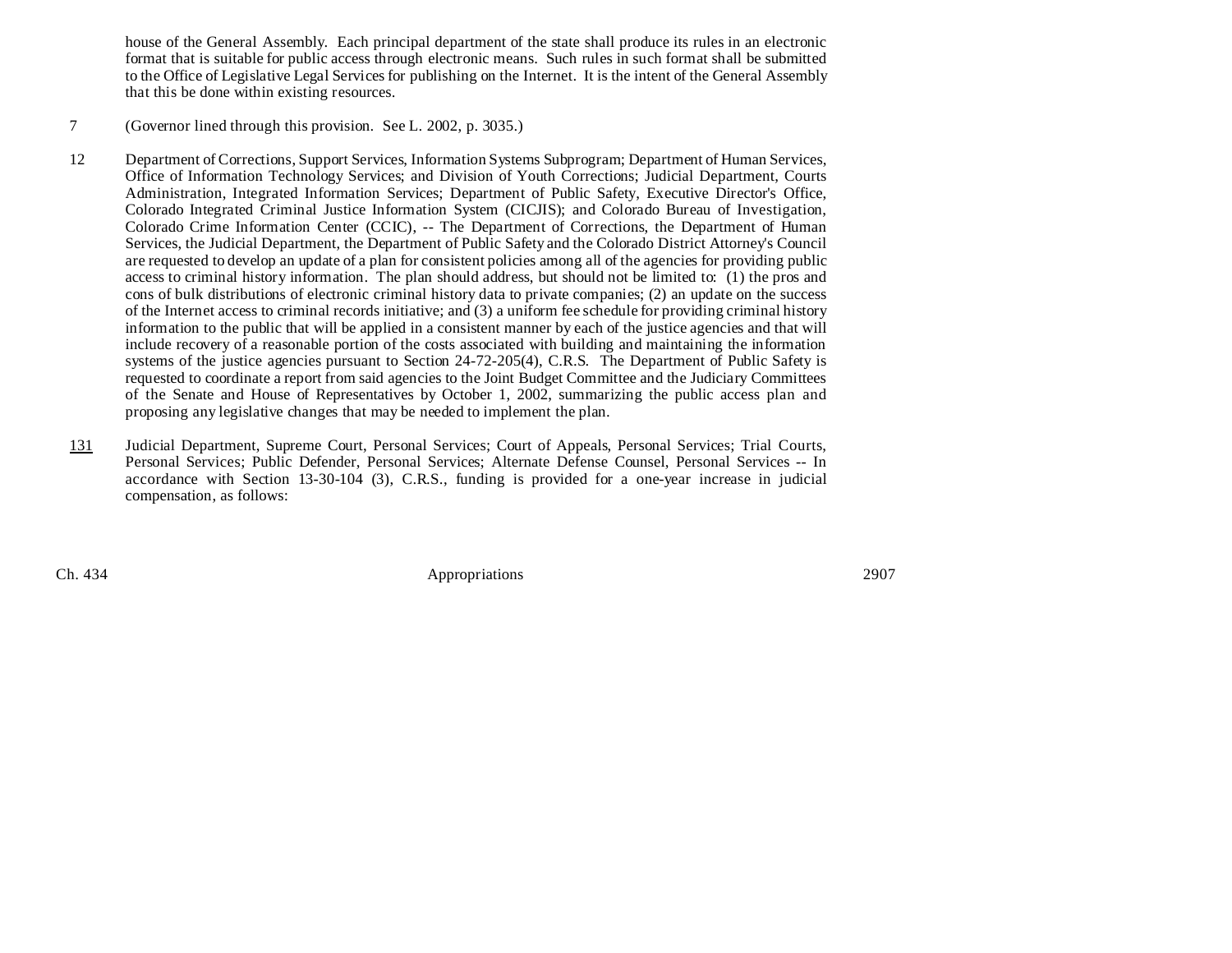|                                   |                |          | FY 2002-03 |
|-----------------------------------|----------------|----------|------------|
|                                   | Current Salary | Increase | Salary     |
| Chief Justice, Supreme Court      | 110,308        | 5,829    | 116,137    |
| Associate Justice, Supreme Court  | 107,808        | 5,829    | 113,637    |
| Chief Judge, Court of Appeals     | 105.808        | 5,829    | 111,637    |
| Associate Judge, Court of Appeals | 103,308        | 5,829    | 109,137    |
| District Court Judge              | 98,808         | 5,829    | 104,637    |
| County Court Judge                | 94,308         | 5,829    | 100,137    |

This is the final increase to fix a county court judge's salary to the maximum of an administrative law judge III. In future years, all judges will receive increases based upon those received by administrative law judge III'S which are in turn based upon the salary survey percentage increase for employees in the state personnel system. In addition, funding is provided to maintain the salary of the Public Defender at the level of an associate judge of the Court Appeals, and to maintain the salary of the Alternate Defense Counsel at the level of a district court judge.

- 132 Judicial Department, Courts Administration, Administration, County Courthouse Furnishings -- These funds shall be used to provide furnishings for those county projects involving remodeling and renovations of existing courthouses and those projects involving the construction of new county courthouses. These funds shall not be used for the purposes of providing capital outlay for the regular replacement and modernization of Judicial Department equipment and furnishings. The Department shall, as its first option, purchase such furnishings from the Department of Corrections, Correctional Industries, unless Correctional Industries can not provide furnishings of similar quality in a timely manner at a lower price than other vendors. The Judicial Department is requested to submit to the Joint Budget Committee, on or before each November 1, a long-range plan that outlines, on a priority basis, the county courthouse furnishings needs of each court, by county, for the next five years.
- 132a Judicial Department, Courts Administration, Administration, County Courthouse Furnishings -- The Judicial Department shall comply with the provisions of Section 17-24-111, C.R.S., and make every effort to purchase its county courthouse furnishings from Correctional Industries. As part of its budget request for FY 2003-04, the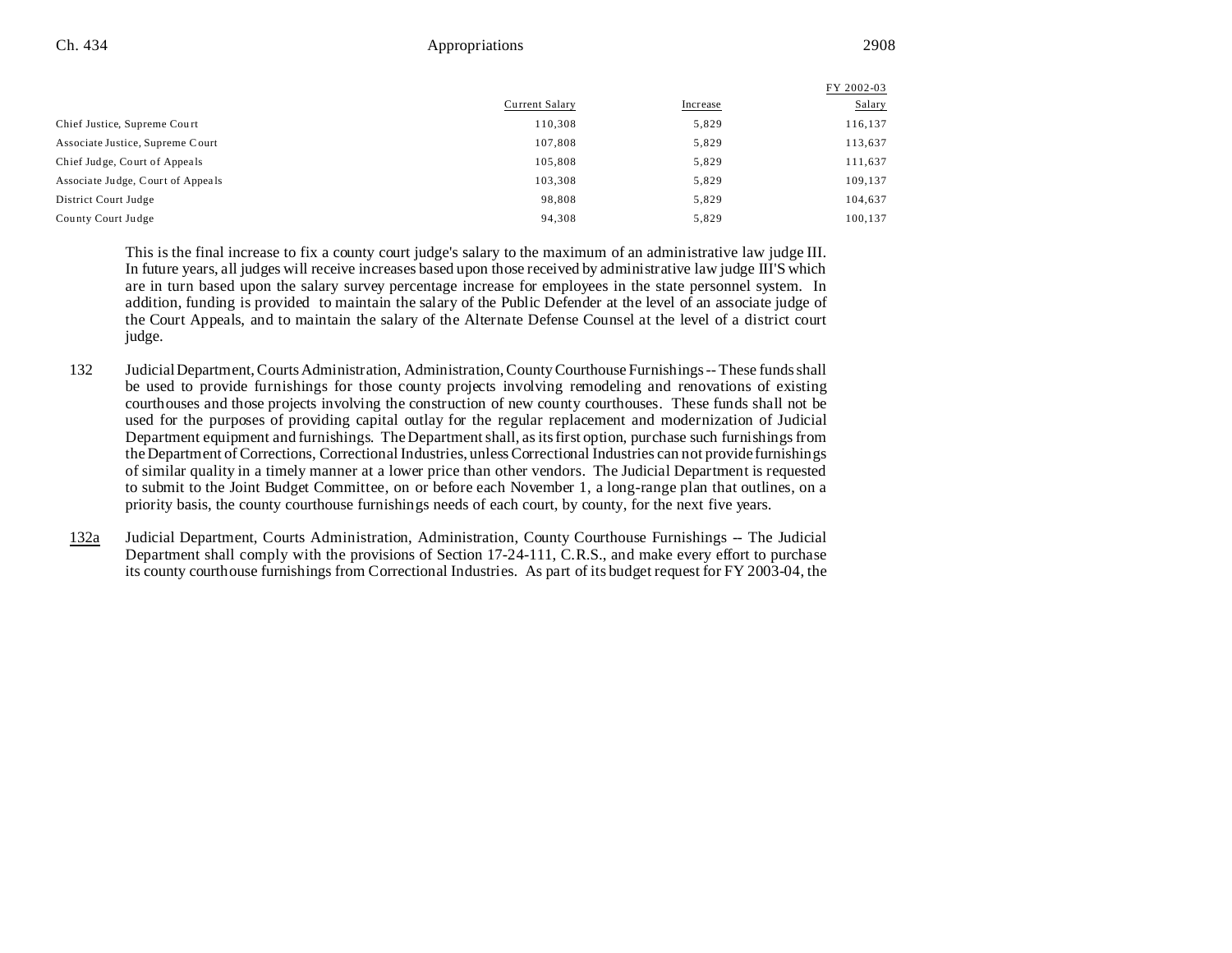Department shall submit a report to the Joint Budget Committee indicating what portion of its furnishings was purchased from Correctional Industries, what portion was purchased elsewhere, and why those furnishings were purchased elsewhere.

- 133 Judicial Department, Courts Administration, Integrated Information Services -- Given the state's substantial investment in information technology for the Judicial Department in recent years, which was based in part on representations that such investment would produce savings in the funding required by the Department to carry out its core functions, the General Assembly expects that the Department will place a high priority on applying its information technology resources to improving the efficiency of existing core functions and achieving cost savings, and a lower priority on expanding functions or capabilities.
- 133a JUDICIAL DEPARTMENT,COURTS ADMINISTRATION,INTEGRATED INFORMATION SERVICES,MULTIUSE NETWORK PAYMENTS; DEPARTMENT OF PERSONNEL, DIVISION OF INFORMATION TECHNOLOGY, NETWORK SERVICES -- THE JUDICIAL DEPARTMENT SHALL PARTICIPATE IN THE STATE'S MULTIUSE NETWORK PROGRAM. THEY WILL RECEIVE THE EQUIVALENT OF T-1 BANDWIDTH, AS NEEDED, IN ALL JUDICIAL DISTRICTS, WITH THE APPROPRIATION PROVIDED FOR MULTIUSE NETWORK PAYMENTS.
- 134 Judicial Department, Trial Courts, Personal Services -- As part of its budget request for FY 2003-04, the Judiciary is requested to report on how the weighted case numbers for domestic relations are affected by the use of domestic relations case managers.
- 135 Judicial Department, Trial Courts, Mandated Costs -- The purpose of this appropriation is to provide for the payment of costs incurred by the state in specific cases to ensure that the parties have appropriate access to legal representation in the state's court system, to the extent that such costs are required by state or federal constitutional provisions or state statute and to the extent that funding for such costs is not otherwise provided for in this act. Such costs are limited to the costs of court-appointed counsel, court costs, and jury costs. The State Court Administrator, with the approval of the Chief Justice, may issue guidelines to clarify the expenditures properly payable from this line item and to establish procedures for the processing of payments. The Chief Justice is requested to develop and implement policies and procedures to control expenditures from this line item.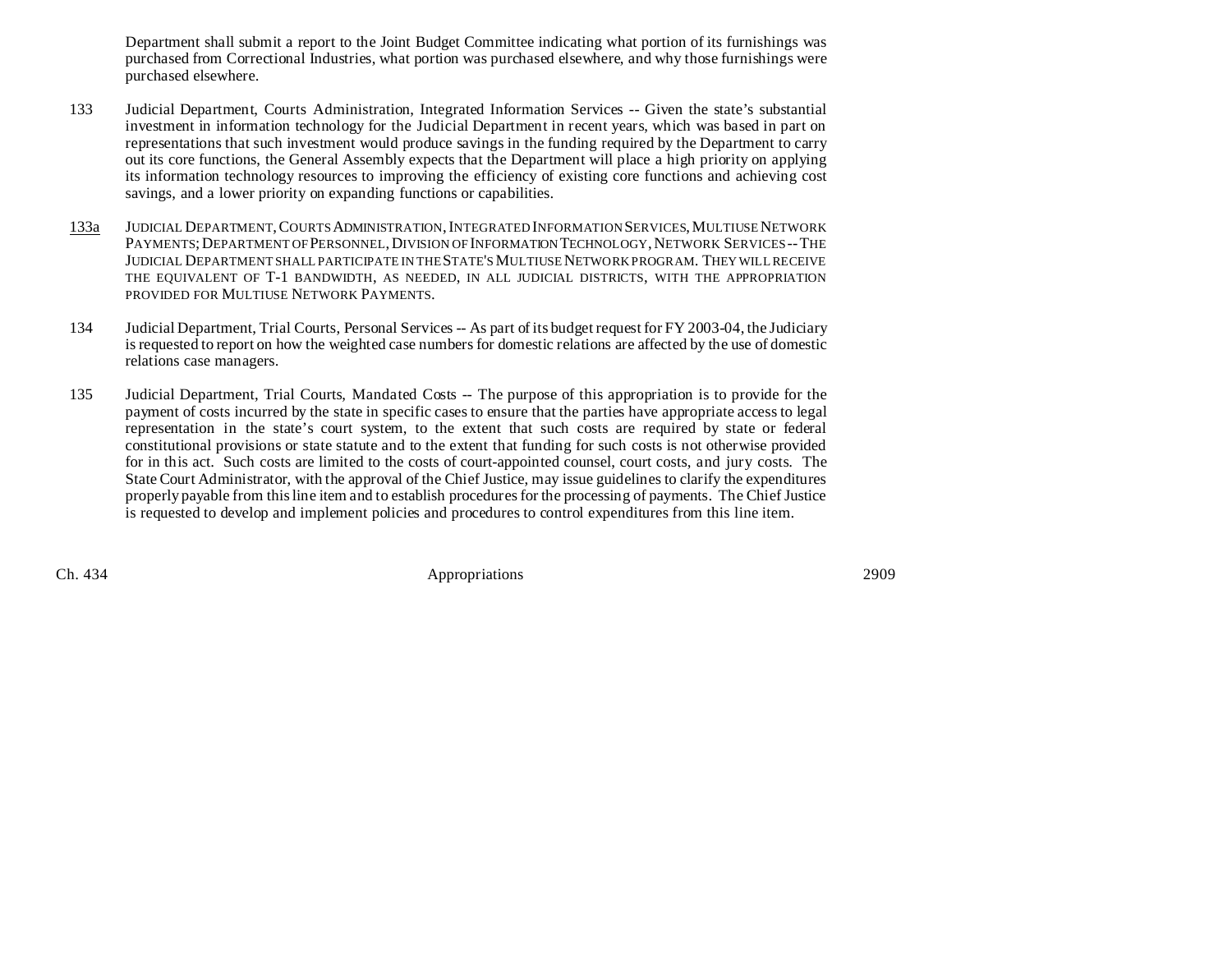- 136 (Governor lined through this provision. See L. 2002, p. 3066.)
- 137 Judicial Department, Trial Courts, Mandated Costs -- The Department is requested to pilot alternative methods of providing guardian ad litem services in dependency and neglect cases and to report to the Joint Budget Committee on the progress of such pilots in the Department's annual budget request.
- 138 Judicial Department, Trial Courts, District Attorney Mandated Costs -- District Attorneys in each judicial district shall be responsible for allocations made by the oversight committee created under footnote 133 of the FY 1999-00 Long Bill. Any increases in this line item shall be requested and justified in writing by district attorney representatives, rather than the Judicial Department, through the regular appropriation and supplemental appropriation processes. As part of its annual budget request, the Judiciary is requested to include a report by the District Attorneys on their mandated costs expenditures, and their efforts to control them.
- 139 Judicial Department, Probation and Related Services -- The Judicial Department is requested to provide by November 1 of each year a report on pre-release rates of recidivism and unsuccessful terminations and post-release recidivism rates among offenders in all segments of the probation population, including adult and juvenile intensive supervision, adult and juvenile minimum, medium, and maximum supervision, the female offender program, and the specialized drug offender program. The department is requested to include information about the disposition of pre-release failures and post-release recidivists, including how many offenders are incarcerated (in different kinds of facilities) and how many return to probation as the result of violations.
- 140 Judicial Department, Probation and Related Services -- The Judicial Department is requested to submit its annual budget request for the Probation Division in a format that explicitly identifies personal services and operating expenses associated with each of the following programs: Regular adult supervision; regular juvenile supervision; adult intensive supervision; juvenile intensive supervision; the female offender program; and drug offender assessments.
- 141 Judicial Department, Public Defender -- In addition to the transfer authority provided in Section 24-75-110, C.R.S., up to 2.5 percent of the total Public Defender appropriation may be transferred between line items in the Public Defender's Office.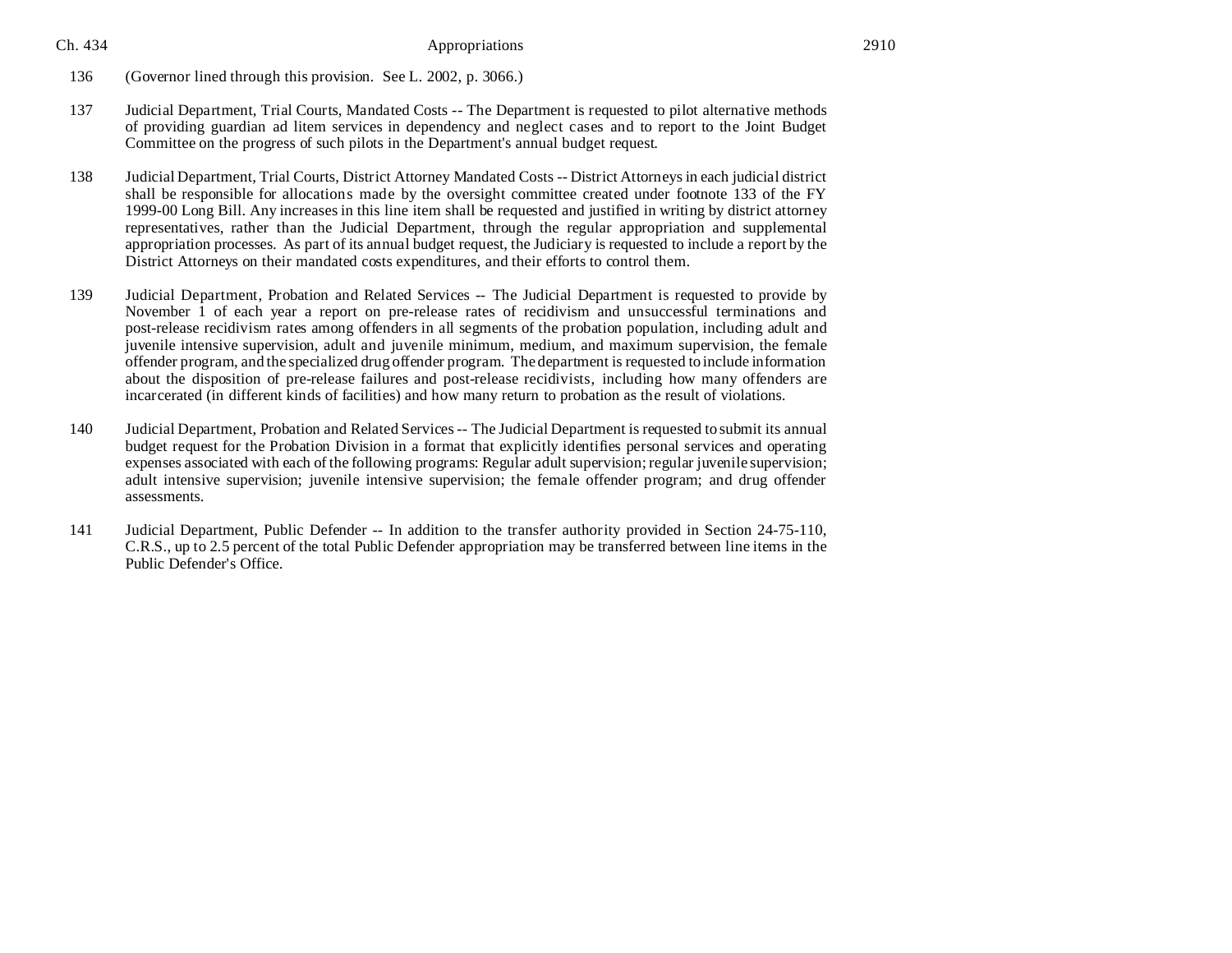- 142 (Governor lined through this provision. See L. 2002, p. 3066.)
- 143 Judicial Department, Public Defender, Mandated Costs -- As part of its annual budget request, the State Public Defender is requested to report on its mandated cost expenditures, and efforts to control them.
- 144 Judicial Department, Alternate Defense Counsel -- In addition to the transfer authority provided in Section 24-75-110, C.R.S., up to 1.5 percent of the total Alternate Defense Counsel appropriation may be transferred between line items in the Alternate Defense Counsel's Office.
- 145 Judicial Department, Alternate Defense Counsel -- The Alternate Defense Counsel shall provide a report to the General Assembly on the number of hours, dollars, and contract FTE utilized by the office in death penalty cases during the most recently completed fiscal year. In addition, the report shall include the number of motions filed by the office and the number of motions responded to by the office in death penalty cases during the fiscal year. This report should be submitted as part of the Alternate Defense Counsel's annual budget request.
- 146 Judicial Department, Alternate Defense Counsel -- The Alternate Defense Counsel is requested to include as part of its contracts with defense attorneys, a requirement that all bills submitted to the Alternate Defense Counsel for payment shall be submitted within one year of when the work was performed at the latest, or the fee for such work is forfeited.
- 147 Judicial Department, Alternate Defense Counsel, Conflict of Interest Contracts -- The Alternate Defense Counsel (ADC) shall implement a quarterly billing system, including the requirement that all attorneys submit an end-of-the-year bill for all work not yet billed during the current fiscal year. This system shall be phased in over a five-year period with the expectation that at the end of the four year period, the ADC shall be paying for all work done in a fiscal year with that year's appropriation. During the first year, all attorneys handling death penalty cases shall be required to submit year end bills.
- 148 Judicial Department, Alternate Defense Counsel, Mandated Costs -- As part of its annual budget request, the Alternate Defense Counsel is requested to report on its mandated cost expenditures, and its efforts to control them.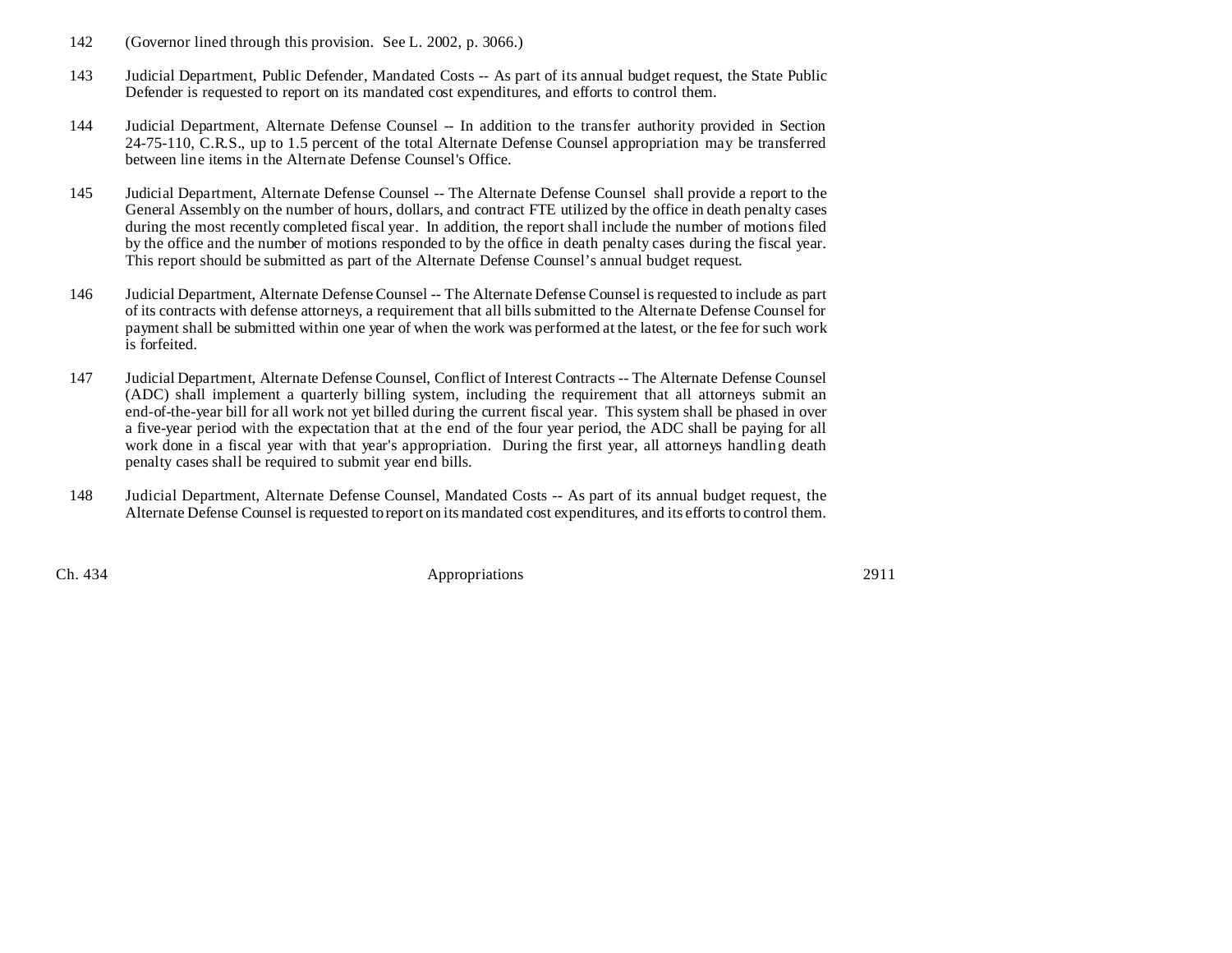| ITEM &   | TOTAL | <b>GENERAL</b> | <b>GENERAL</b> | <b>CASH</b>  | CASH          | FEDERAL      |  |
|----------|-------|----------------|----------------|--------------|---------------|--------------|--|
| SUBTOTAL |       | <b>FUND</b>    | <b>FUND</b>    | <b>FUNDS</b> | <b>FUNDS</b>  | <b>FUNDS</b> |  |
|          |       |                | <b>EXEMPT</b>  |              | <b>EXEMPT</b> |              |  |
|          |       |                |                |              |               |              |  |
|          |       |                |                |              |               |              |  |

APPROPRIATION FROM

- 149 Judicial Department, Office of the Child's Representative -- In addition to the transfer authority provided in Section 24-75-110, C.R.S., up to 5 percent of the total Office of the Child's Representative's appropriation may be transferred between line items in the Office of Child's Representative during FY 2002-03 only.
- 150 Judicial Department, Office of the Child's Representative, Personal Services -- The salary of the executive director of the Office of the Child's Representative shall be \$91,300.
- 151 Judicial Department, Office of the Child's Representative, Court Appointed Counsel -- The Office of the Child's Representative is requested beginning July 1, 2001, to include as part of its contracts with defense attorneys, a requirement that all bills submitted to the Office of the Child's Representative for payment shall be submitted within one year of when the work was performed at the latest, or the fee for such work is forfeited.
- 152 Judicial Department, Office of the Child's Representative, Court Appointed Counsel -- Notwithstanding the budgetary transfer authority granted to the Office of the Child's Representative in footnote 146, appropriations in this line item may be used only to pay for court-appointed counsel, and regardless of intent, may not be transferred to any other line item.
- 153 Judicial Department, Totals -- The Judicial Department is requested to provide, by February 1 of each fiscal year, a report to the Joint Budget Committee on any proposed fee or rate increases in any program or division funded from an appropriation to the Judicial Department.

**SECTION 2.** Part VIII (7) and (8) and the affected totals of section 2 of chapter 363, Session Laws of Colorado 2001, as amended by section 1 of chapter 361, Session Laws of Colorado 2002, are amended to read: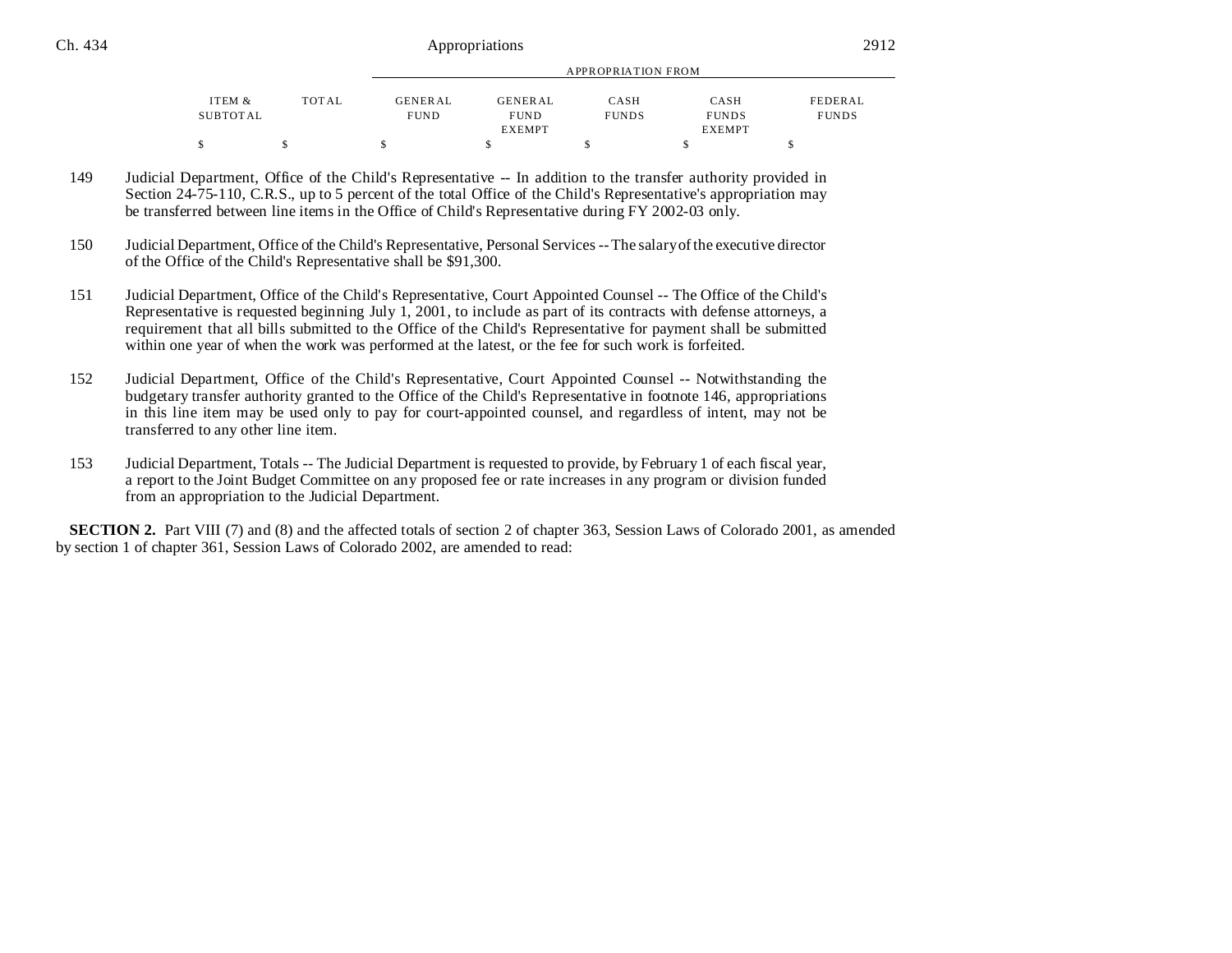## Section 2. **Appropriation.**

|                                                   |            | <b>PART VIII</b><br><b>JUDICIAL DEPARTMENT</b> |                 |
|---------------------------------------------------|------------|------------------------------------------------|-----------------|
| (7) ALTERNATE DEFENSE COUNSEL <sup>141, 142</sup> |            |                                                |                 |
| Personal Services <sup>126</sup>                  | 332,716    | 332,716                                        |                 |
|                                                   |            | $(3.0$ FTE)                                    |                 |
| Health, Life, and Dental                          | 7,824      | 7,824                                          |                 |
| Short-term Disability                             | 118        | 118                                            |                 |
| Salary Survey                                     | 4,548      | 4,548                                          |                 |
| Anniversary Increases                             | 1,514      | 1,514                                          |                 |
| <b>Operating Expenses</b>                         | 25,430     | 22,430                                         | $3,000^{\circ}$ |
| Purchase of Services from                         |            |                                                |                 |
| Computer Center                                   | 3,500      | 3,500                                          |                 |
| Leased Space                                      | 16,200     | 16,200                                         |                 |
| Conflict of Interest                              |            |                                                |                 |
| Contracts <sup>143, 144</sup>                     | 10,125,338 | 10,125,338                                     |                 |
|                                                   | 9,689,136  | 9,689,136                                      |                 |
| Mandated Costs <sup>145</sup>                     | 1,133,964  | 1,133,964                                      |                 |
|                                                   |            | 11,651,152                                     |                 |
|                                                   |            | 11,214,950                                     |                 |

<sup>a</sup> This amount shall be from training fees.

| (8) OFFICE OF THE CHILD'S REPRESENTATIVE <sup>146</sup> |           |                |      |  |  |  |  |
|---------------------------------------------------------|-----------|----------------|------|--|--|--|--|
| Personal Services <sup>147</sup>                        | 1.313.654 | 1.313.654      |      |  |  |  |  |
| Ch. 434                                                 |           | Appropriations | 2913 |  |  |  |  |